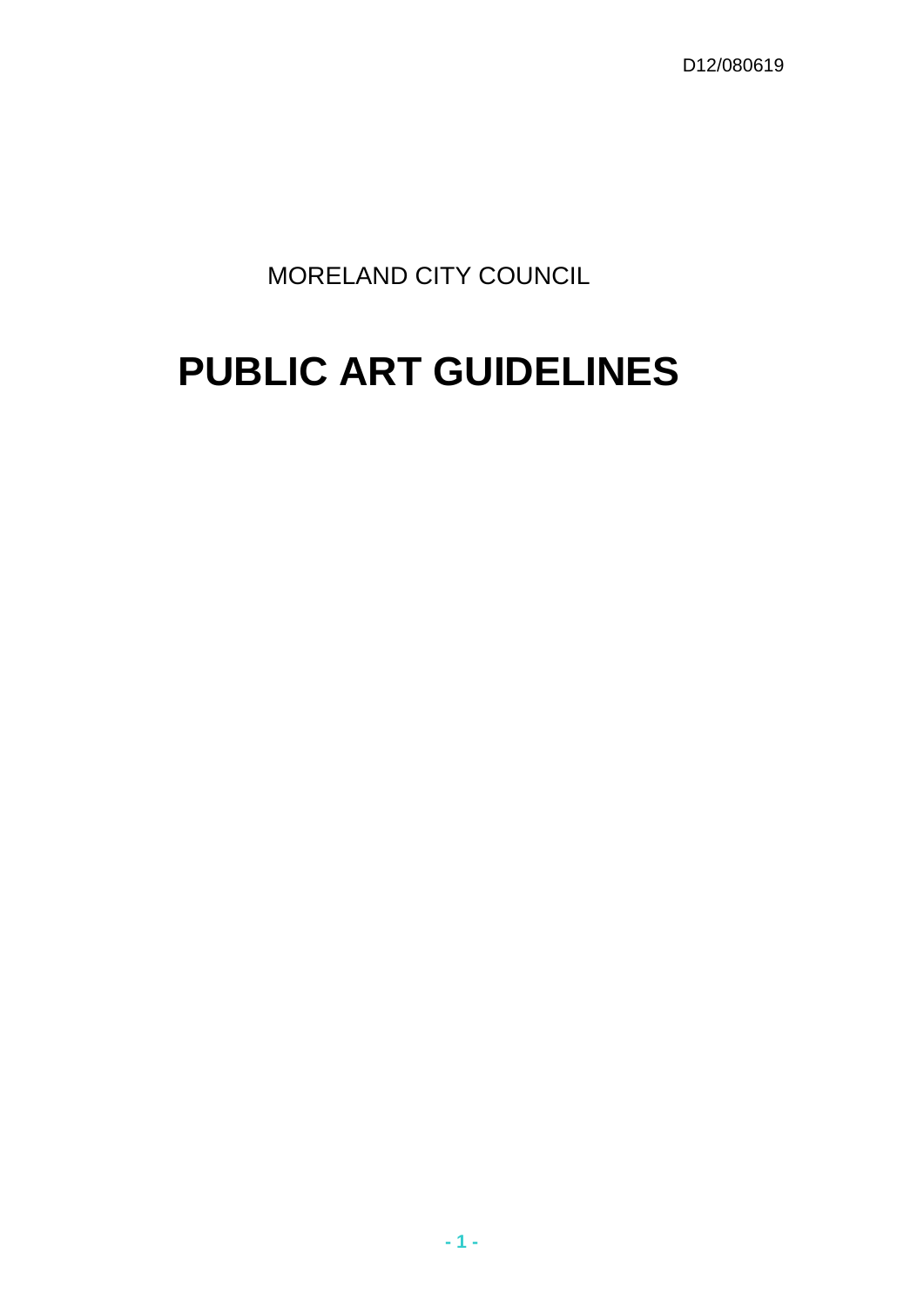## **CONTENTS**

### **ACKNOWLEDGEMENTS** 4

### **PURPOSE OF THE GUIDELINES**

| • How these guidelines were developed |  |
|---------------------------------------|--|
| • Policy and Strategy Context         |  |
| • Other References                    |  |

### **PART ONE**: **STRATEGIC FRAMEWORK**

#### **1. The Place of Art in the Public Domain**

| • Values, principles and practice                                             |    |
|-------------------------------------------------------------------------------|----|
| • What is public art?                                                         |    |
| • How does public art contribute to the vitality and liveability of Moreland? | 10 |

### **2. Guiding Principles for Council's Support of Public Art In Moreland**

| <b>Key Principles</b><br>$\bullet$<br>Council's Commitment to realising the Key Principles<br>$\bullet$ | 11<br>11 |
|---------------------------------------------------------------------------------------------------------|----------|
| 3. Priorities for Support                                                                               |          |
| Priorities for support                                                                                  | 12       |
| Prioritising locations for public art<br>$\bullet$                                                      | 12       |
| Working in partnership<br>$\bullet$                                                                     | 13       |
| Engaging and consulting with communities<br>$\bullet$                                                   | 14       |
| Supporting art and artists in Moreland<br>$\bullet$                                                     | 16       |
| Building understanding of public art<br>٠                                                               | 16       |
| Public art, public debate, and public relations<br>$\bullet$                                            | 17       |
| Communicating Council's position on public art<br>٠                                                     | 18       |
| Evaluating public art                                                                                   | 19       |
|                                                                                                         |          |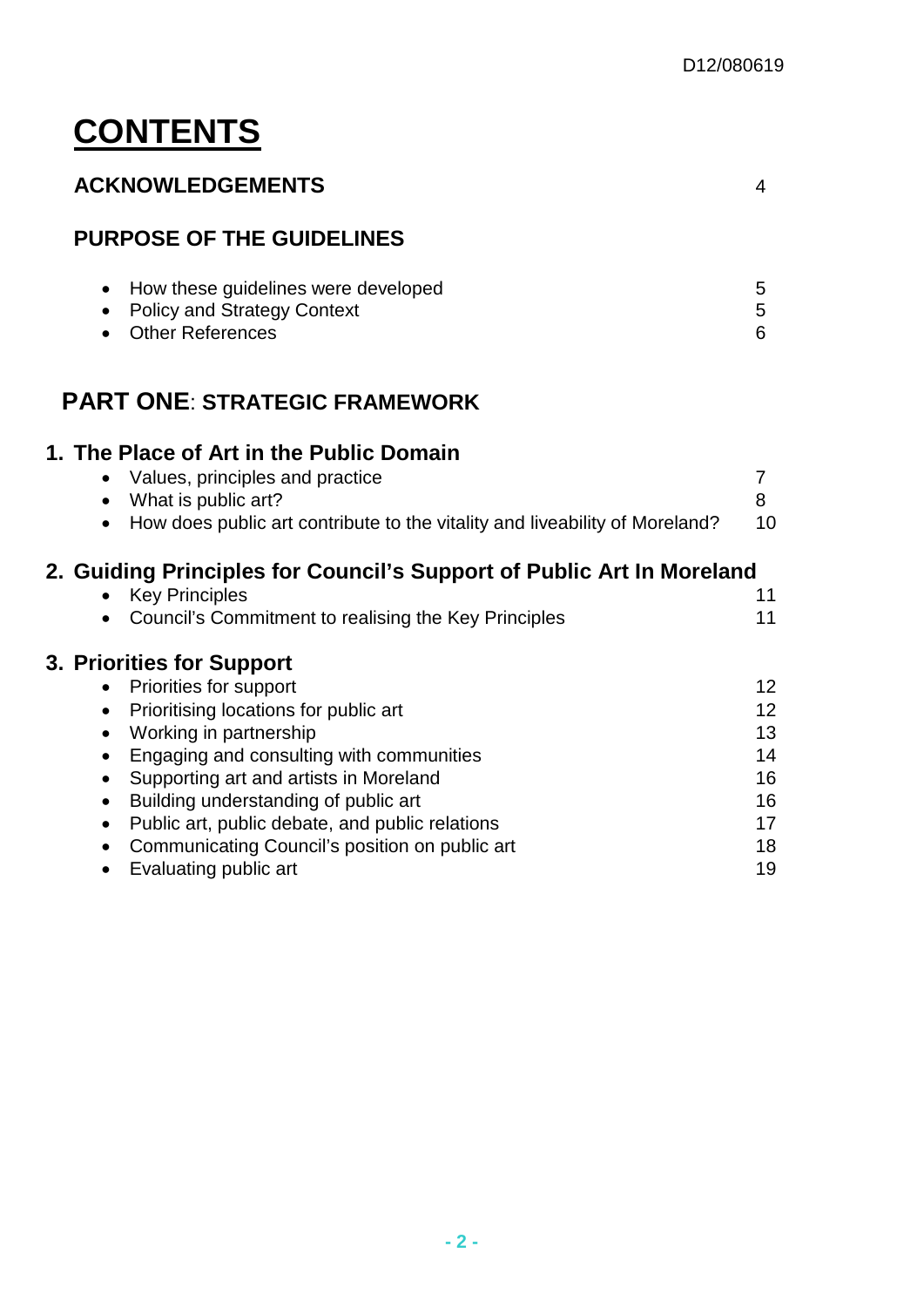## **PART TWO: PRACTICAL GUIDELINES**

| Introduction                                            | 20 |
|---------------------------------------------------------|----|
| Planning and managing public art projects               | 20 |
| Temporary or Permanent?                                 | 21 |
| <b>Site Selection</b>                                   | 21 |
| Stakeholder and community consultation and engagement   | 22 |
| Indigenous public art projects                          | 23 |
| Developing the project brief                            | 24 |
| Artist selection                                        | 25 |
| Artists contracts, intellectual property and insurances | 25 |
| Council's process for commissioning public art          | 27 |
| Managing Risk                                           | 29 |
| Maintenance                                             | 30 |
| Gifts and Sponsorship                                   | 31 |
| Decommissioning and re-location                         | 31 |
|                                                         |    |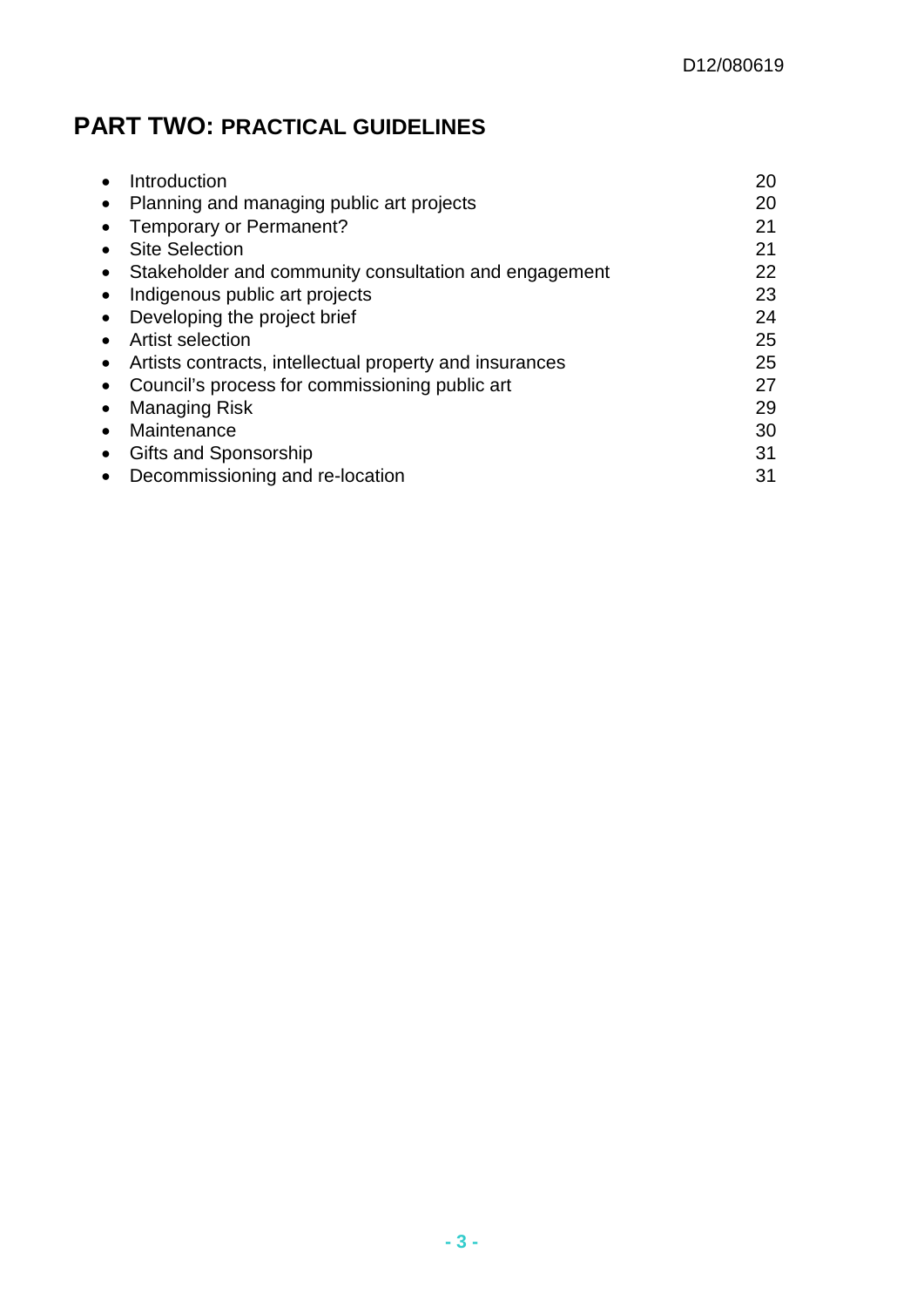## **Acknowledgements**

Moreland City Council acknowledges the traditional owners of the land, the Kulin Nation, of which the local Indigenous people are the Wurundjeri.

Council is committed to building a trusting, collaborative and supportive relationship with Indigenous groups, and to respecting identified Aboriginal sacred sites and special places.

Council also recognises the potential of public art to promote Moreland's distinct Indigenous culture and heritage, and the significance of cultural and spiritual connections to land.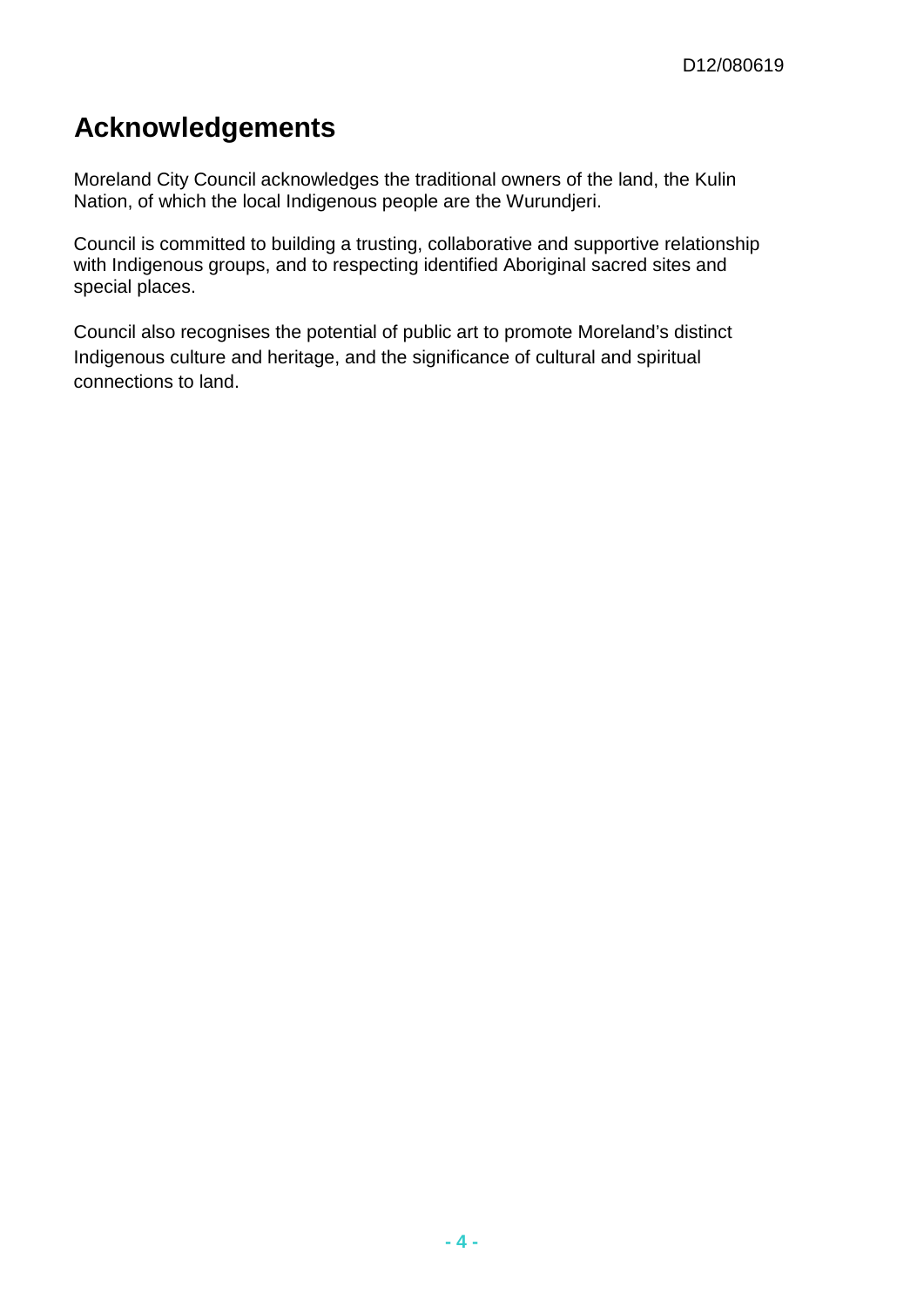## **Purpose of the Guidelines**

The Public Art Guidelines provide the rationale and outline the key processes for Council's commitment to planning, developing, installing, and maintaining a range of diverse and stimulating public art works that reflect and strengthen the cultural vitality of the City of Moreland.

The Guidelines also provide relevant information and advice for non-Council private and community commissioners of public art in Moreland.

#### **How these Guidelines have been developed**

These Guidelines have been developed by Council's Arts and Culture Unit with valuable input from the Moreland Arts Board and from leading public artist and educator Geoff Hogg.

Nicholas Boseley from The Koorie Heritage Trust and Auntie Diane Kerr from the Wurundjeri Tribe Land and Compensation Cultural Heritage Council were consulted for their advice on the approach to commissioning Indigenous public art works.

Moreland Councillors and Council Officers have also been consulted as part of the development of the Guidelines.

#### **Policy and Strategy Context**

The following Council strategies and policies have been considered in the development of the Public Art Guidelines:

- Moreland Arts and Culture Strategy 2011 2016
- Moreland Activity Centre and Housing Strategy (2012)
- Moreland Open Space Strategy (2012)
- Moreland Pre-Contact Aboriginal Heritage Study (2010)
- Structure Plans for Coburg, Brunswick and Glenroy
- Moreland Sponsorship and Donations Policy (Draft)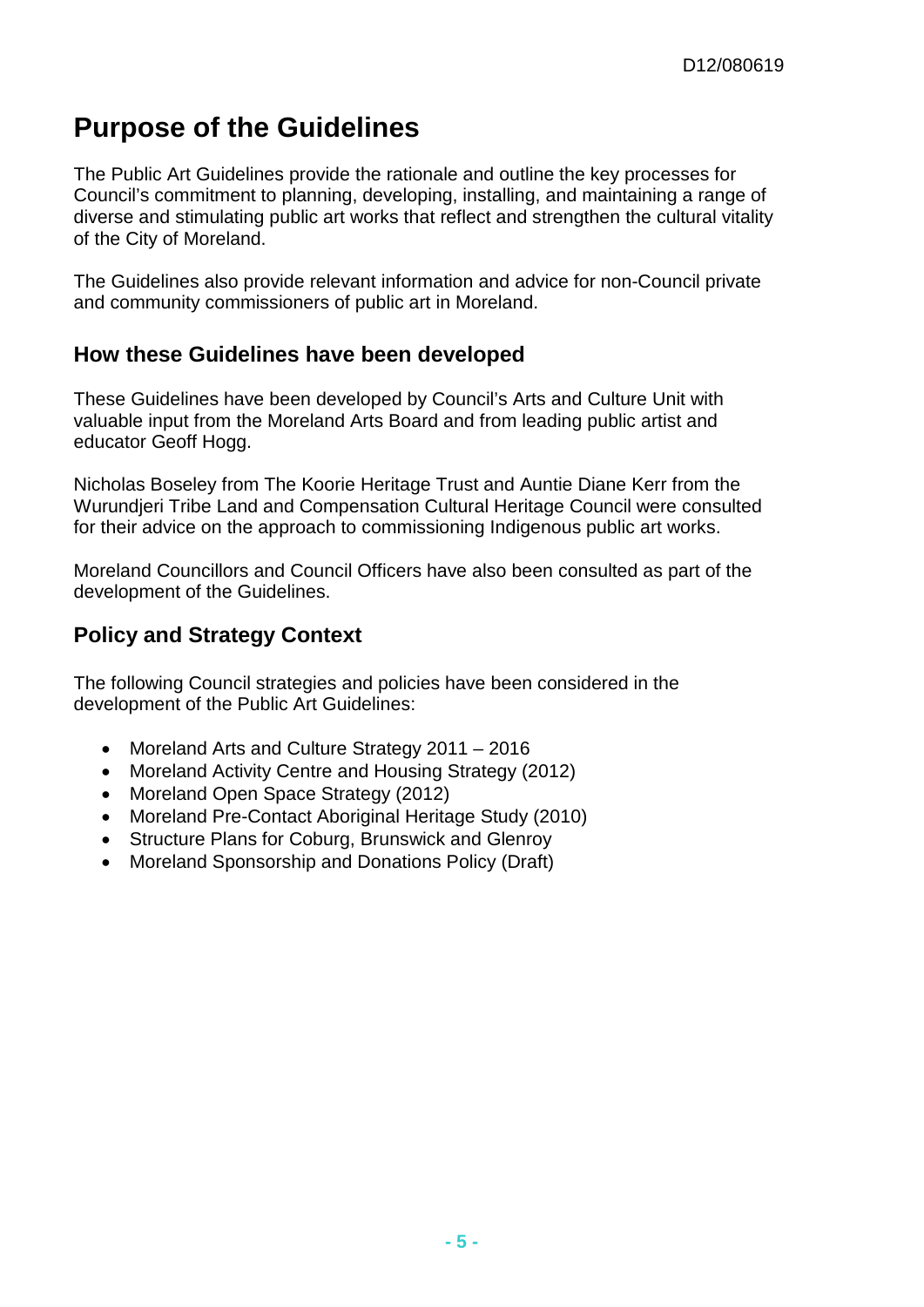#### **Other References**

The Guidelines have also been developed with reference to several recognised best practice models:

- Atwell, Carol. and Fraser, Alison. *Public Art Guidelines for Successful Commissioning,* City of Melbourne and Arts Victoria, Melbourne 1998
- Australia Council for the Arts [http://www.australiacouncil.gov.au/about\\_us/our\\_structure/aboriginal\\_and\\_torre](http://www.australiacouncil.gov.au/about_us/our_structure/aboriginal_and_torres_strait_islander_arts_board) [s\\_strait\\_islander\\_arts\\_board](http://www.australiacouncil.gov.au/about_us/our_structure/aboriginal_and_torres_strait_islander_arts_board)
- Beal, Elizabeth, *Public Art Guidelines for Artists and Commissioners*, Arts Law Australia, June 2001
- National Association for the Visual Arts, *The Code of Practice for the Professional Australian Visual Arts, Craft and Design Sector* 3rd Edition, Australia, 2009
- Gressel, Katherine, *Public Art and the Challenge of Evaluation*  www.createquity.com/2012/01/public-art-and-the-challenge-of -evaluation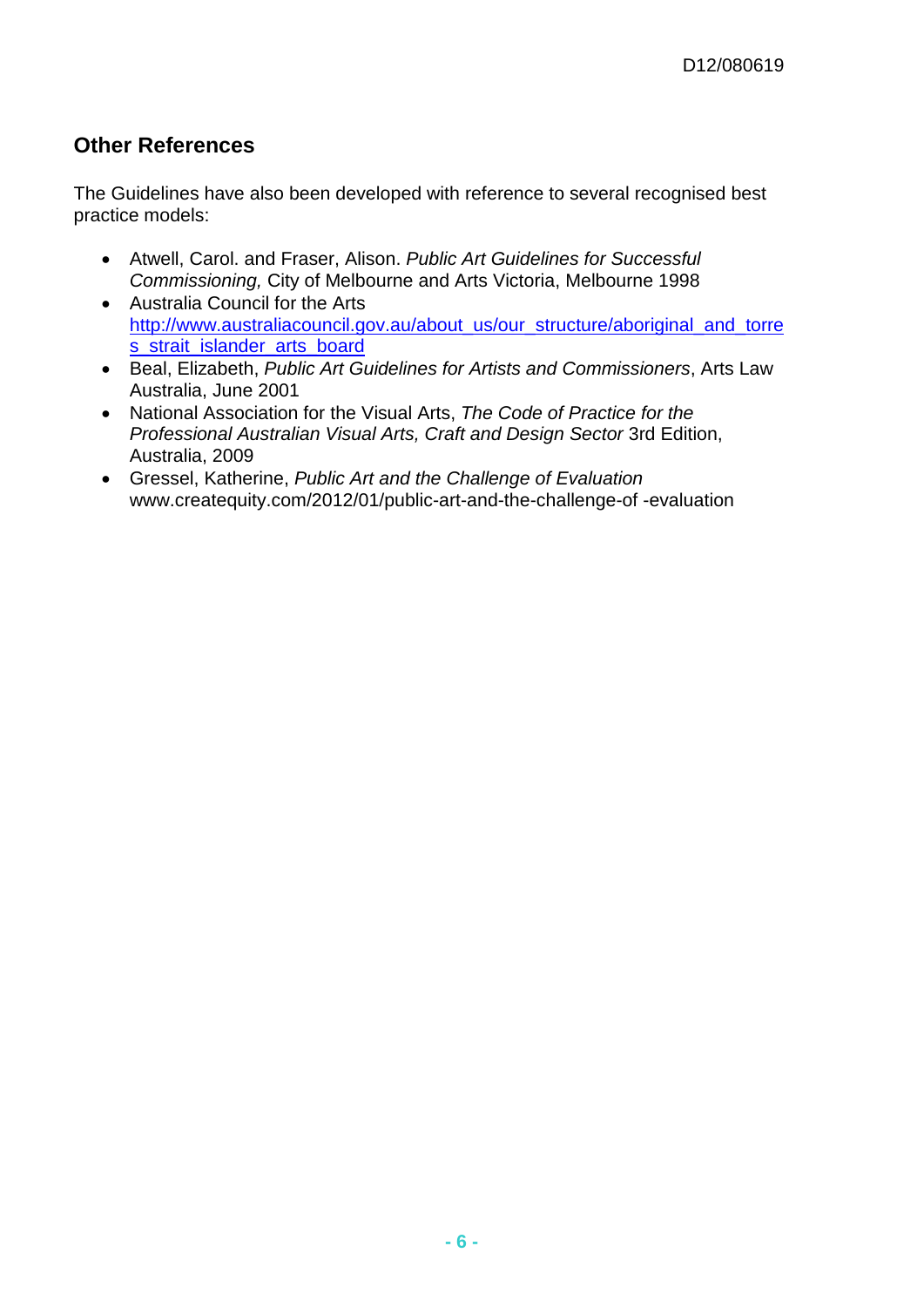## **The Place of Art in the Public Domain**

#### **Values, principles and practice**

*The arts are internationally recognised as a catalyst for the regeneration of cities and have been identified as one of the key drivers of change and critical enablers of place making with both social and economic benefits* Moreland Arts and Culture Strategy 2011 – 2016

There is a strong link between the presence of artists, high levels of artistic and creative activity, and a sense of the city as alive, vibrant and stimulating.

Not surprisingly, artistic and creative cities are often seen as attractive visitor destinations and as desirable places in which to live and work. Cities which promote art in the public realm contribute important "intangible" dimensions to the quality of life. According to the Lord Mayor of Melbourne Robert Doyle,

*…the city would be a 'joyless' place without provocative art to stimulate the public mind.*

One of the important attributes of art in the public realm is the way that it celebrates the creativity, imagination and skills of artists while also encouraging ordinary citizens to develop their own innate capacity for imagination and exploration. These are vital qualities for promoting creative individuals, communities and cities.

Public art contributes to the vitality of Moreland through its power to challenge and refresh perceptions about Moreland's local communities; their social and cultural identities and their relationship with the built and natural environment.

Moreland Council supports a wide range of different types and forms of public art across the municipality. Council's leadership and role in promoting public art is consistent with research that demonstrates the links between the participation in the arts and social, cultural and economic vitality. One of the hallmarks of a creative city is its capacity to foster and promote healthy debate.

*Public Art has the capacity to promote community discussion and debate around important issues. (It is not just) an enhancement or a decoration – an enhanced design process*

Geoff Hogg, Coordinator Public Art RMIT University, School of Art Moreland resident (Brunswick)

Newly commissioned public art is not always immediately comfortable and at times may spark controversy. It is important therefore that Council develops and clearly communicates its position regarding the role and purpose of public art and that it adopts a consistent and transparent approach to commissioning, promoting and maintaining public art. In doing this, Council will demonstrate its important leadership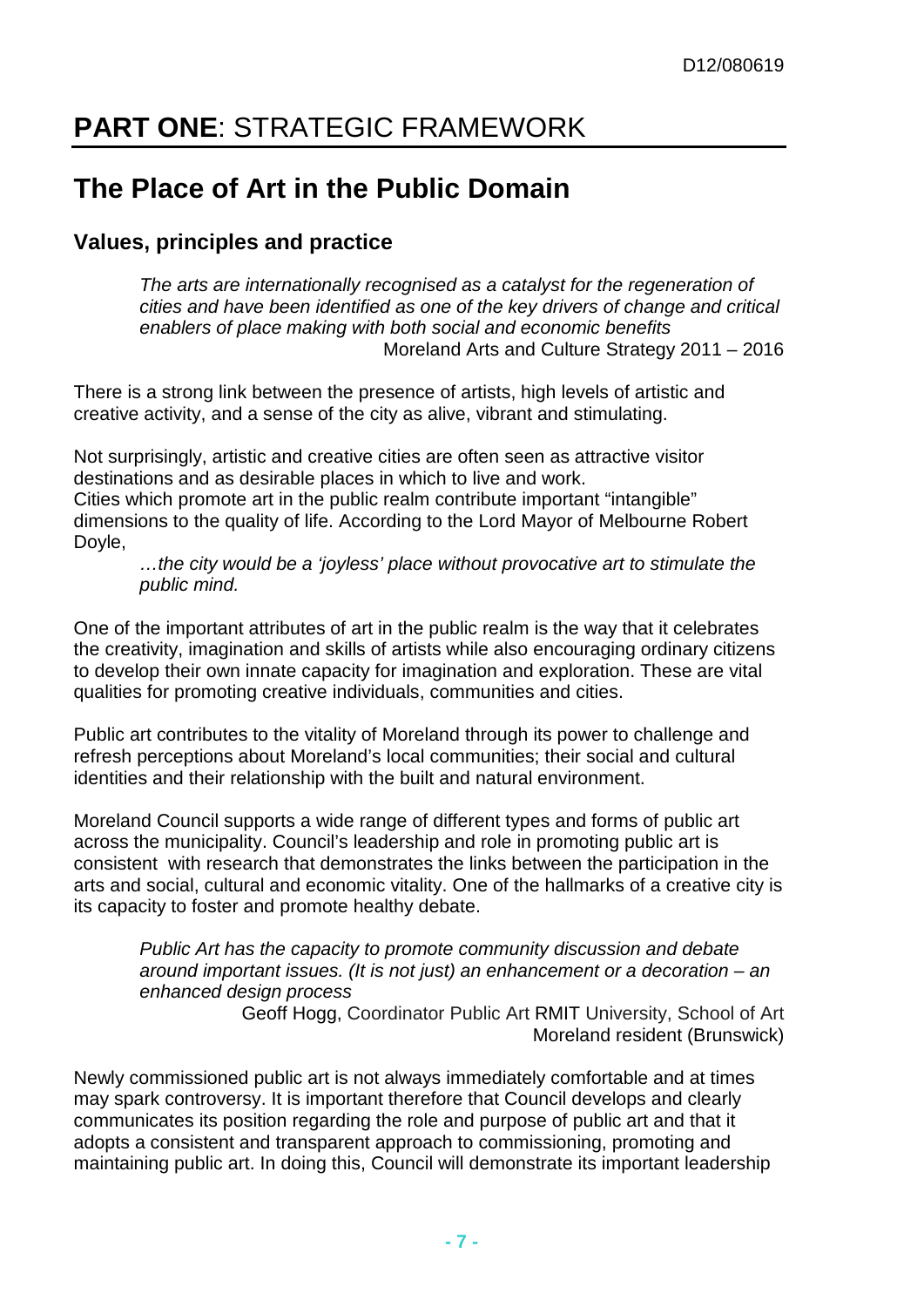role in cultivating a creative city in partnership with artists, community and other creative organisations so that Moreland continues to grow in its reputation as a place which attracts artists, fosters healthy debate, and offers positive experiences and interactions for all of its citizens.

These Guidelines will assist Council in achieving this goal while also providing information, guidance and advice for external commissioners of public art in Moreland.

#### **What is Public Art?**

The term "Public Art" describes artwork which is displayed in public places such as parks, streets, buildings and other publicly accessible areas. It does not include art that is displayed in spaces which are specifically dedicated to the presentation of the arts such as museums, galleries, theatres and concert halls.

Public art is however much more than art which is simply located in a park, street or other public place. The notion of public art as just a memorial or sculpture lending dignity to the city square has given way to art which is integrated into the fabric of the community and which both reflects and invites citizen participation.

Contemporary public art is often uniquely created for specific communities and places and this can be compelling, unique, and cutting-edge and even fun!

*Public art dispels the idea of going into a "white cube" to experience art. It can break down the barriers to people experiencing art….*

Jackie Hocking, Gallery Manager Australian Print Workshops Moreland Arts Board member and Moreland resident (Fawkner)

Public art may be traditional or contemporary in style, and may incorporate a wide range of materials and approaches. It presents creative ideas through a wide array of constantly evolving art forms including sculpture, painting, sound and visual installation works, digital and on line media, as well as performance art.

In the past, public art tended to be mostly monumental and permanent including statues and memorials celebrating civic leaders and religious figures. The mid twentieth century saw a strong emergence of public art in the form of murals, street performances and other message-oriented work intended to speak for "the people", as part of social and political movements.

Contemporary approaches to public art cover a wide array of form and content. They may be "light" or "serious" in nature and content; permanent, semi-permanent, temporary or ephemeral. While more traditional approaches to public art tended to deliver "stand alone" installations, contemporary approaches are much more highly diversified and reflect the development within contemporary culture of multiple ways of creating and marking identity and meaning.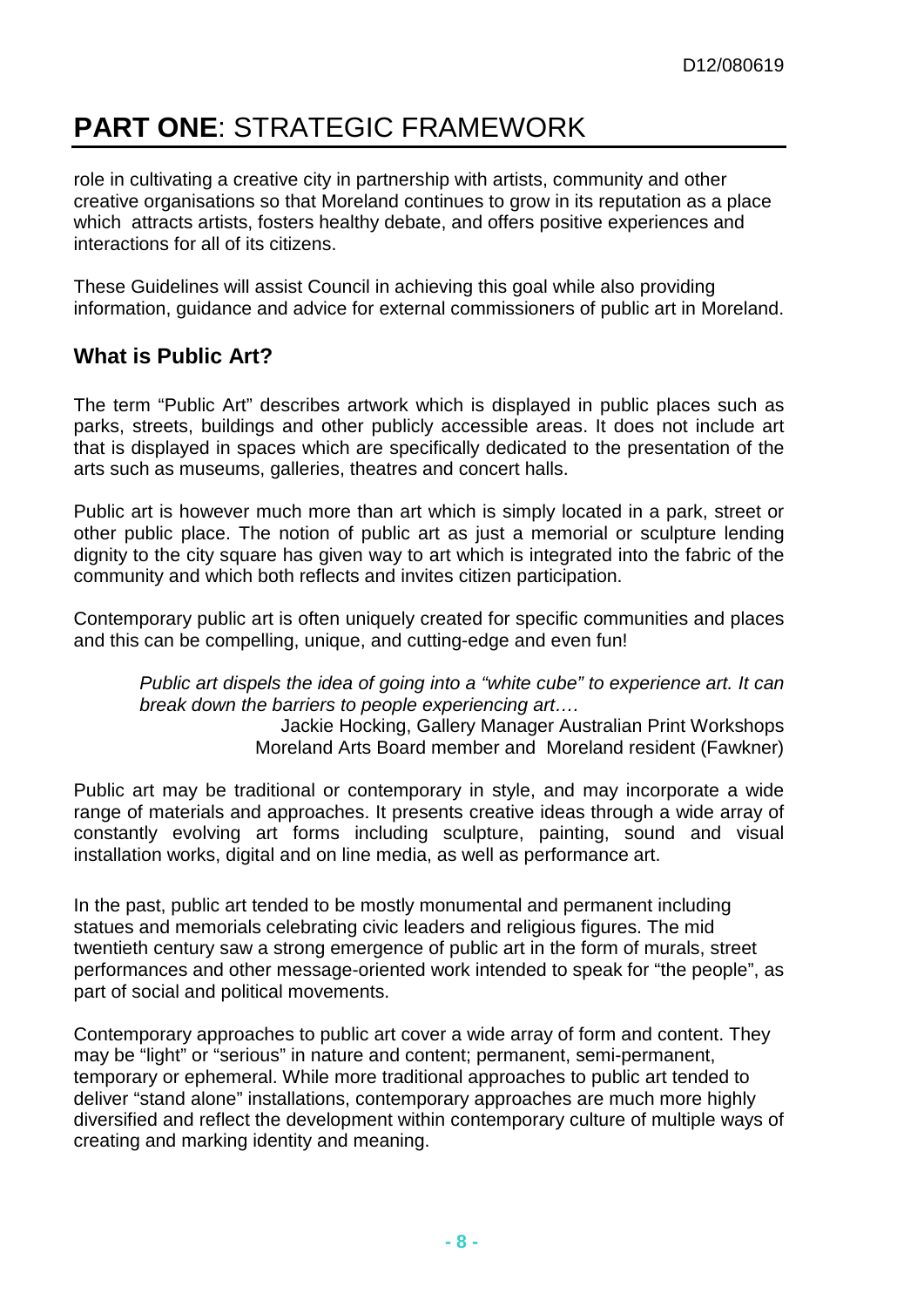While contemporary public art is much more than a form of enhanced design, it can at times be incorporated into functional design elements, such as street furniture, pavements, and bike racks. The artist can play an important role in creating good public art through collaboration with architects, interior designers or urban designers.

Street art is another important form of public art in the urban context, often highly contemporary or topical in nature. Street art includes recognised legal graffiti as well as emerging practices such as the whimsical and colourful "yarn bombing" which emerged within the Brunswick area and other inner city areas of Melbourne from around 2010.

Public art, as an integral part of streetscapes, open spaces and the built environment, helps to make everyday spaces more user-friendly, more enjoyable and attractive.

*People need to ….experience their environment in a way that doesn't just include functionality. They need to have opportunities to have a reaction visually, aesthetically….*

Shane Hulbert, Program Director Bachelor of Arts (Fine Arts) RMIT University, School of Art Moreland Arts Board member and Moreland resident (Glenroy)

There are a wide range of places and spaces across Moreland that can be enhanced by public artworks. These include both open spaces as well sites within and around the built environment including, but not restricted to, parks, lakes, railway stations, streets, shopping areas, libraries and civic buildings. Whether permanent or ephemeral, successful public artworks both respond to and also influence their environments, stimulating new community perceptions, experiences and interaction.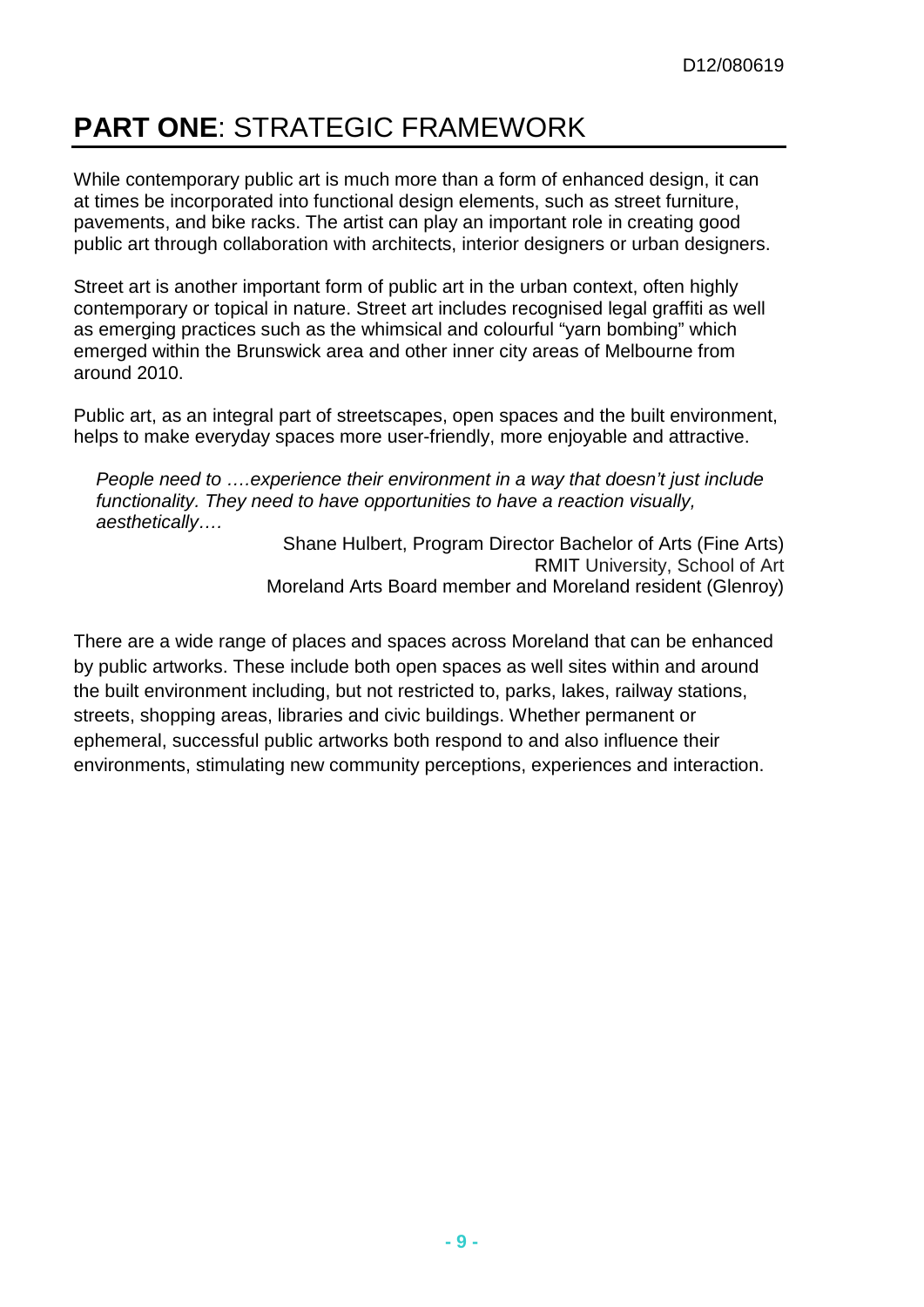#### **How does Public Art contribute to the vitality and liveability of Moreland?**

Through presenting ideas and stimulating healthy debate, interpreting and communicating important community values, messages, issues and aspirations; and through promoting and celebrating creative activity and participation, public art makes a significant contribution to cultural vitality across the City of Moreland.

*I live in an ugly part of Moreland and I agree that art is one of the most enriching ways to support a community, and a profound way for people to experience where they live and how they belong to a particular place.*  Shane Hulbert, Program Director Bachelor of Arts (Fine Arts) RMIT University, School of Art Moreland Arts Board member and Moreland resident (Glenroy)

Community cultural development processes are one way of enhancing the social and cultural value of public art. When communities are engaged by skilled artists and community cultural development workers in processes of planning, design and creation of new work, there can be significant gains in both self esteem and community connectedness.

In this type of approach artists work in partnership with communities, promoting individual and shared expression of cultural experiences, stories and meanings which are then reflected in various ways within the art work itself and often leading to authentic work which "speaks" for and about the community. Individual self esteem and community identity are strengthened, contributing to wider goals such as community development, arts and cultural development, and place making.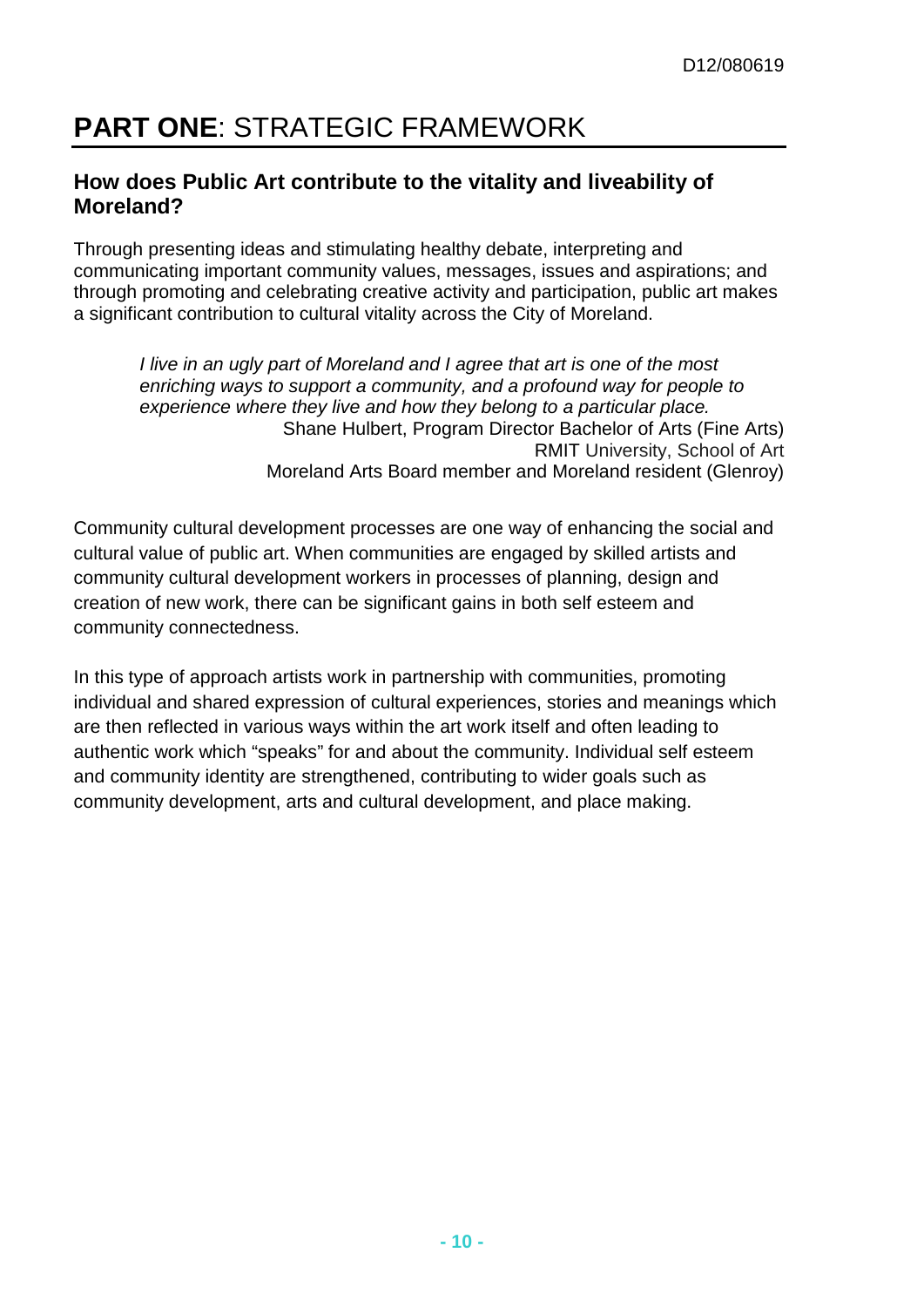### **Guiding Principles for Council's support of Public Art in Moreland**

### **Key Principles**

Moreland Council recognises the important role that public art has to play in contributing to the social, cultural and economic vitality of Moreland and is therefore committed to presenting, sustaining and supporting public art which:

- Promotes local identity and sense of place
- Stimulates creativity, expression, and innovation by artists and communities
- Stimulates healthy debate
- Has artistic integrity
- Provides access and opportunities for diverse communities across Moreland to participate in arts activities and experiences
- Increases community awareness and appreciation of art

#### **Council's Commitment to realising the Key Principles**

In recognising the important contribution that Public Art can make to the cultural, social and economic vitality of Moreland Council will:

- Initiate, present and promote high quality public artworks which
	- Promote the profile of Moreland as a City which values the arts
	- Promote and present artistic expression that is original, innovative and recognised by industry peers and arts professionals as being of high quality
- Identify opportunities to enrich public spaces including large scale capital works with innovative site-specific art in Council development/redevelopment projects
- Encourage the integration of public art into private developments
- Consider the introduction of a "per cent for art" contribution scheme in Glenroy, Brunswick and Coburg
- Include public art initiatives across a range of cross functional Council plans and strategies, encouraging innovative approaches and responses to public places and promoting civic engagement and community interaction. Where appropriate this may be achieved through artists being engaged to work as a part of collaborative design teams commencing in the early stages of a project including site selection and design right through to the creation and installation of works.
- Promote Moreland's public art and associated events and activities to those who live, work in or visit Moreland
- Evaluate and promote broad understanding of the social, cultural, environmental and economic contribution that public art makes to the vitality and liveability of Moreland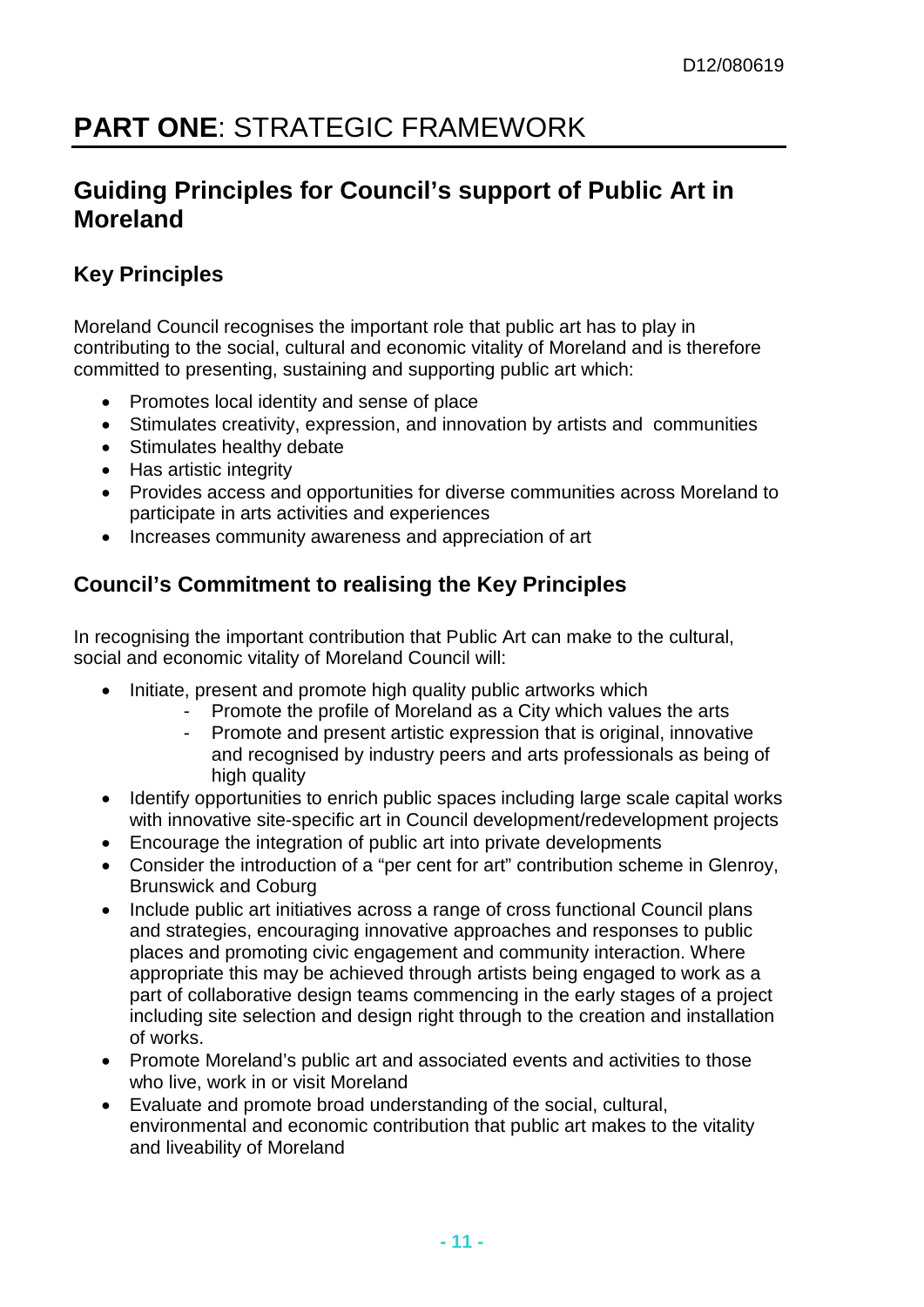#### **Priorities for Support**

Council is committed to resourcing the development, implementation and maintenance of public art across the municipality. Resources include specialist Council staff, annual budge allocations for the development, installation, maintenance and promotion of public art including temporary and permanent works and other public art projects and initiatives.

While Council is committed to maintaining its support for public art, it also needs to be recognised that Council's resources for public art are finite and cannot address all of the public art needs and opportunities across the municipality. It is therefore necessary for Council to prioritise its support for public art initiatives.

Council's support will be targeted towards those public art initiatives which:

- Recognise, acknowledge and celebrate Moreland's distinct Indigenous culture and i connections to the land
- Interpret and celebrate the area's unique heritage and identity
- Celebrate local community, cultural and/or geographic diversity
- Provide an artistic and cultural outlet through which communities can develop and articulate their sense of place
- Provide landmarks and local icons that engender a sense of pride and identity
- Promote cultural expression that is original, relevant and or significance to the artists and arts practice within the municipality

#### **Prioritising locations for public art**

Brunswick, Coburg and Glenroy have been identified as key activity centres for Moreland – that is, they are areas undergoing rapid change and are characterised by high levels of economic and social activity.

These areas experience high levels of visitation by many of Moreland's citizens and extern visitors and offer opportunities for the intrinsic benefits of providing public art in areas where they can be experienced as part of everyday life.

Place management approaches to these three key activity centres provide broad social, economic and cultural rationales, as well as frameworks, processes and resources to supp the integration of public art

Brunswick, Coburg and Glenroy are therefore natural focal points for the creation and presentation of new public art in Moreland. However, locations for public art should not be limited to these areas. For example, new residential developments such as Gowanbrae, a other areas within the municipality which may benefit from creative enhancement within the public realm, may be considered as suitable locations for public art.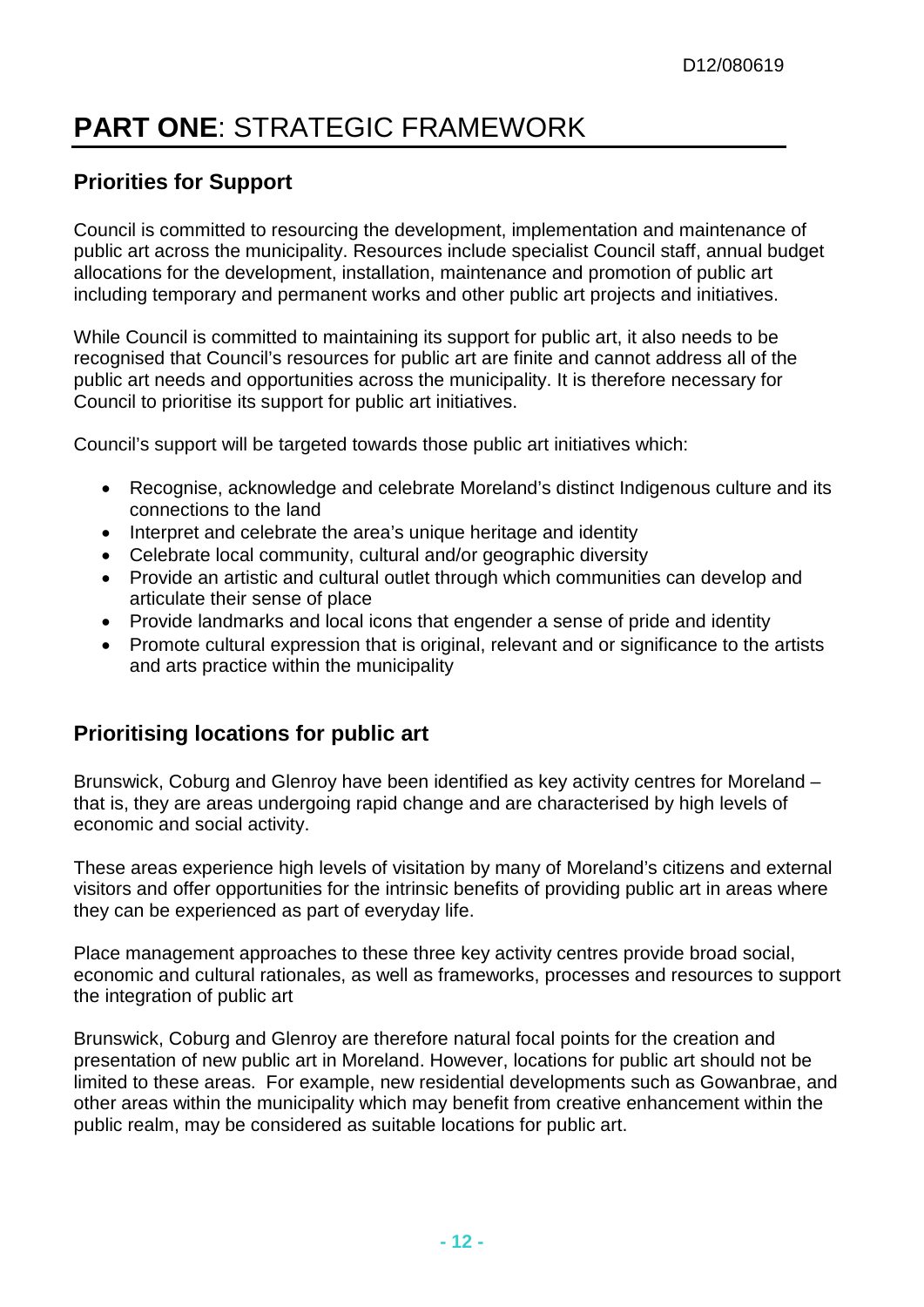Council can make a strategic investment of its limited resources for major public art project while still supporting opportunities in other areas of the municipality according to need and opportunity by prioritising its support and promotion of major public art activity within:

- The Glenroy, Coburg and Brunswick areas as the most significant social and economic activity centres within the municipality
- Sites that are recommended in the Public Art Site Scoping Study (RMIT 2011)
- Other areas within the municipality that are identified as having a need for place making due to economic, social and/or cultural factors.

#### **Working in Partnership**

In realising these priorities, Council recognises the importance of partnerships and engagement with key stakeholders in the development and presentation of public art.

There are a wide range of opportunities for partnerships which can be developed through quality public art initiatives and as a way of increasing the level of resources available for public art.

MoreArt, Moreland's Public Art show which showcases temporary installations by local and other artists for a month along the Upfield line in railway stations and on disused land along the line, is a strong example of such partnerships.

During its first two years of 2010 and 2011, MoreArt built strong partnerships between Council, VicTrack, Metro Trains and the Brunswick RMIT campus, providing artists with the opportunity to create and display a wide range of contemporary and sometimes site-specific works and bringing these to an appreciative audience of public transport users and other "incidental" audience ( ie people who "came across " the work rather than specifically sought it out) as well as a wide range of people who visited this part of Moreland specifically to see the work.

Partnerships such as these can meet shared and complementary goals of diverse groups and organisations while also delivering greater sustainability to initiatives for the benefit of Moreland artists and communities.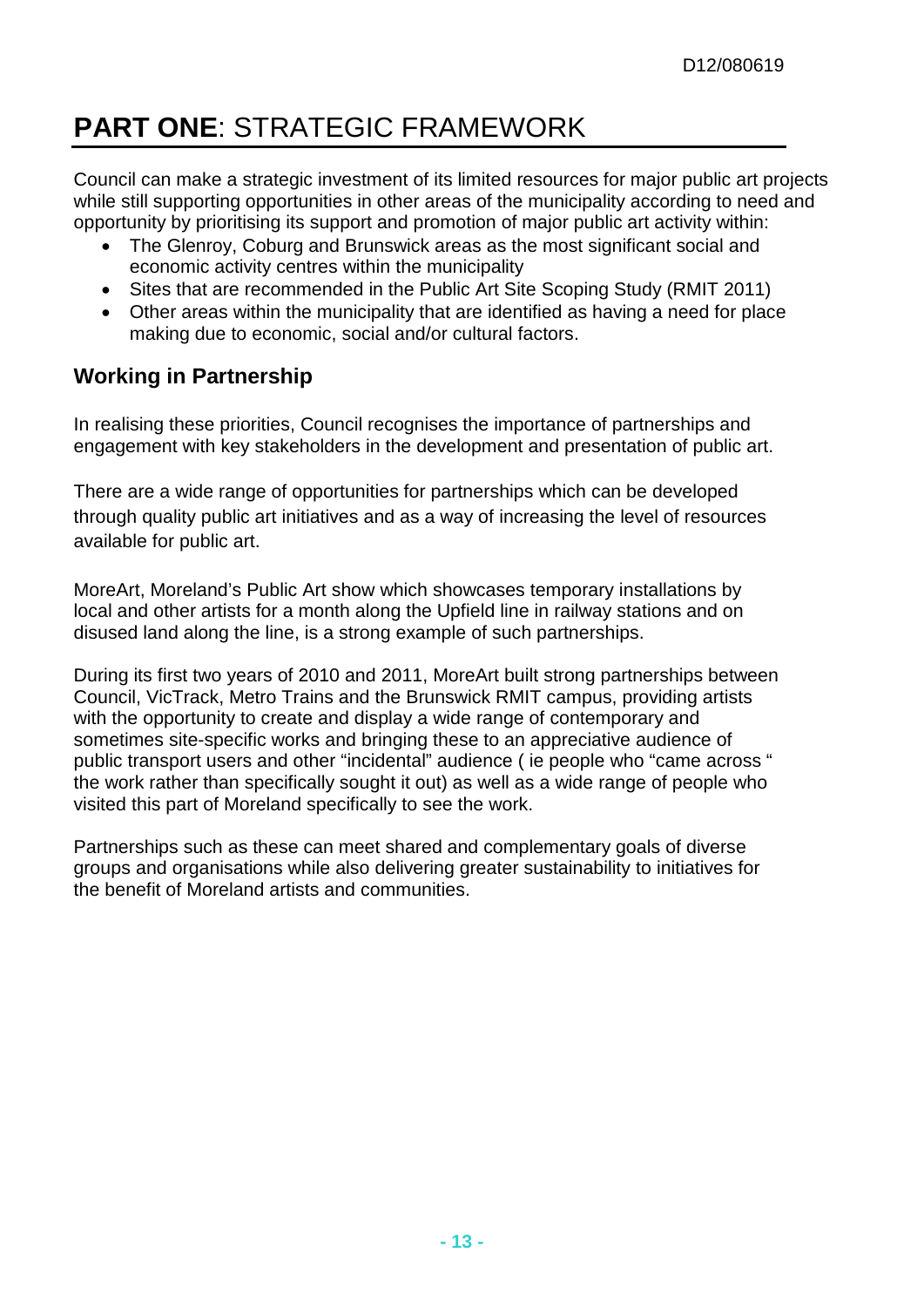Where appropriate, Council will therefore:

- Work in partnership with stakeholders from other levels of government, as well as with private and community landowners and stakeholders
- Actively engage with communities in developing public art works
- Undertake to increase public awareness and appreciation of the value of public art in Moreland
- Encourage and support community and/or business initiatives that increase opportunities for art in public places
- Encourage the integration of public art into private developments
- Provide targeted support within existing resources for artist initiated public art projects which contribute to Council's aims and priorities. This support may take the form of community grants, promoting the work of local artists, and facilitating networking opportunities for artists.

#### **Engaging and consulting with Communities**

Moreland encompasses a diverse range of places and communities. Public art is not just for communities where there are relatively highly developed levels of arts education and appreciation. Different types and approaches to public art have the potential to engage with a broad cross section of Moreland communities.

It is important to recognise that regardless of the location in which a public art work is to be developed, the different needs and character, as well as cultural, social, environmental and aesthetic values attached to each place are considered. There will be some approaches to public art which may be better suited to some local contexts than others, taking into account both the existing local character of the built environment and the communities who live there.

Effective community consultation and feedback processes are important in order to build meaningful participation and a sense of ownership by communities in relation to public art where public art is to be introduced.

As part of its commitment to building a sense of ownership and meaningful participation by local communities in relation to public art, Council will provide effective community consultation and feedback processes particularly in relation to large scale, permanent works which are likely to have a significant impact on the local environment. These consultation and feedback processes may themselves employ creative approaches and outcomes and can also help to build stronger understandings within the community about the nature and value of public art in general.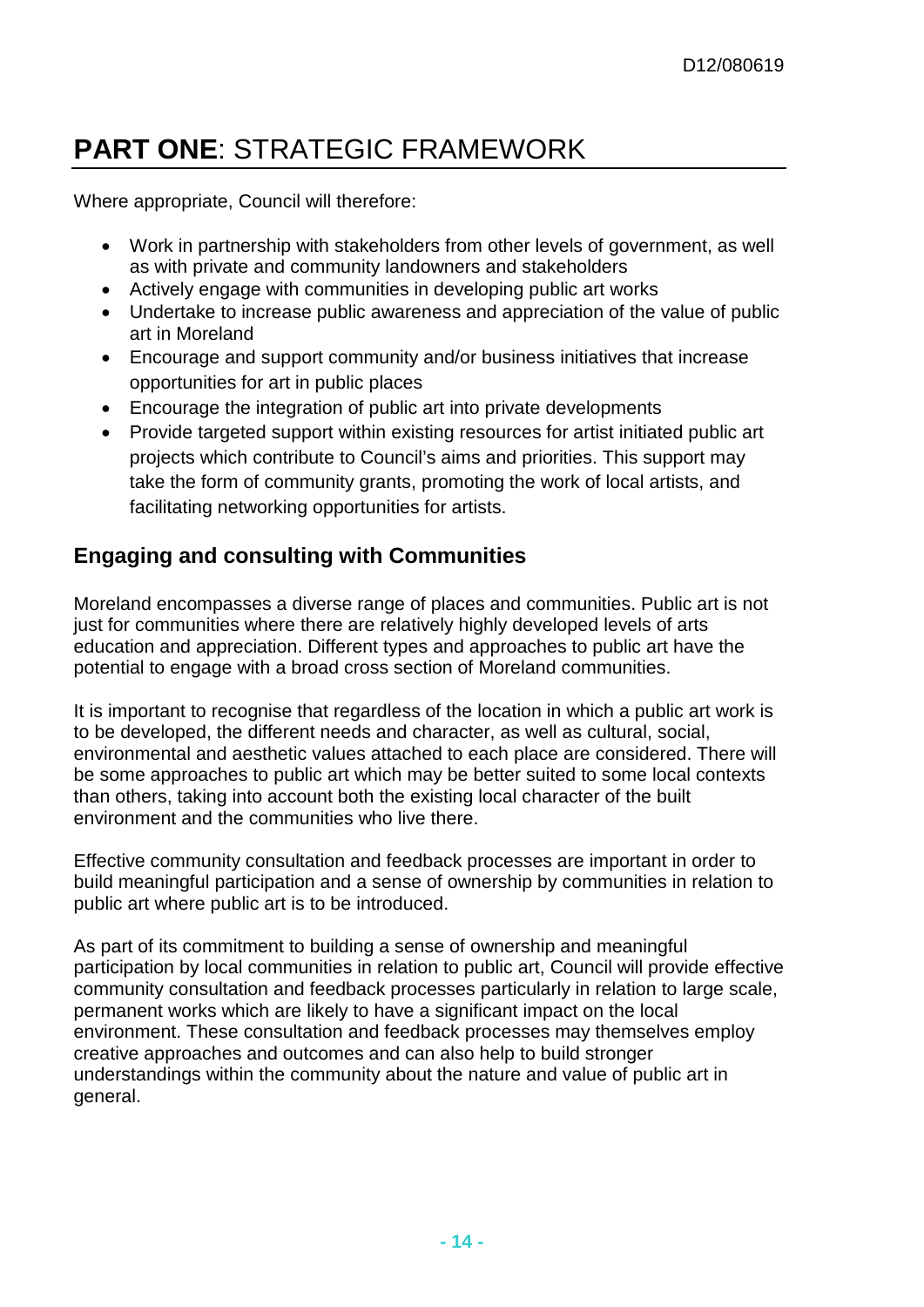It is also important to recognise that it is not realistic or even desirable to try and achieve universal approval for any particular work. There will always be individual variations of taste and judgement when it comes to responses to public art and these should not be seen as a barrier to promoting innovative, contemporary and relevant work.

While new public art works are not necessarily going to please every member of a local community. It is important that the work and the processes used to develop it resonate in some way with the character, needs and interests of a broad cross section of the community for whom it is intended. This may mean for example emphasising participatory or educational approaches in some areas where these are consistent with local values and cultures.

The Many Hands project at Glenroy is an example of a simple, local approach which successfully engaged with many members of the local community. The artist worked with community members, encouraging them to share their stories with her and then represented some of their thoughts along with images of their hands. Text and images were applied to sidewalk barriers that were originally intended to be temporary but have been so well accepted that the life of the work has been extended.

The success of this work has provided the impetus for a further stage of communityengaged public art "Portraits of Glenroy" is a participatory project which commenced in 2011 using chalk art and trompe l'oiel as part of an activation strategy for the underutilised Morgan Court area of the local shopping centre.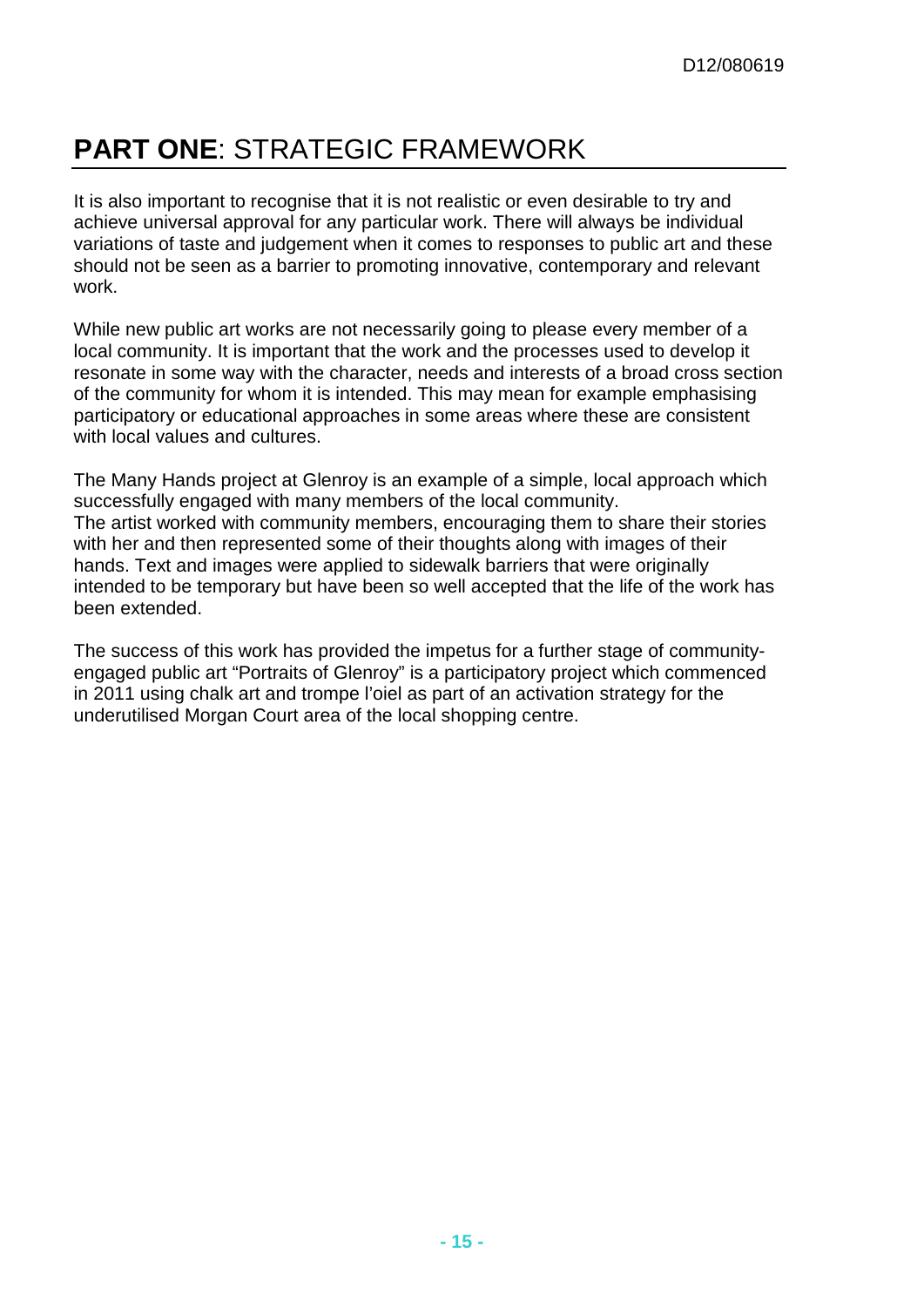#### **Supporting art and artists in Moreland**

The public realm offers a rich variety of settings in which artists can extend their creative practice. By providing and facilitating opportunities for artists who live or work in Moreland, including students, emerging and established artists, to present their work within the public realm, Council and other commissioners of public art in Moreland can contribute to the sustainability of artists and arts practice in Moreland. This can include promoting opportunities for artists to contribute to a dynamic urban environment through legal street art practice.

While it is not necessarily appropriate to prioritise local artists when commissioning new works, Moreland's Arts and Culture Strategy 2011-2016 recognises that:

*"Moreland is home to a vast diversity of practising artists and arts professionals, many of whom are widely acknowledged as leaders in their genre or field. These individuals can provide a wealth of knowledge and are an important asset to our community. Council will improve its recognition of these leaders and find appropriate channels to involve them in decisions that affect the municipality."*

One of the important ways in which these leaders can be involved is through their contribution to planning and selection processes for public art. This may include their advice through such forums as the Moreland Arts Board, as well as contributing to transparent processes for the selection of artists and works to be included in Council's public art program.

### **Building Understanding of Public Art**

Public art can be a complex area and at times attracts both passionate and polarised views. Not only is there a vast array of different types of public art, but planning the "right" type of work for each situation is an area which often attracts multiple views while also requiring specialist advice and management. It is important that the selection of work is handled in a professional, informed and transparent way

New Councillors and especially those who are not familiar with public art may benefit from understanding the breadth of public art which exists in Moreland and the stories behind the development and introduction of these works. This can include the importance of sometimes taking creative risks in order to achieve innovative outcomes with artistic integrity which contribute to Moreland's reputation and standing as a leading, creative and dynamic city.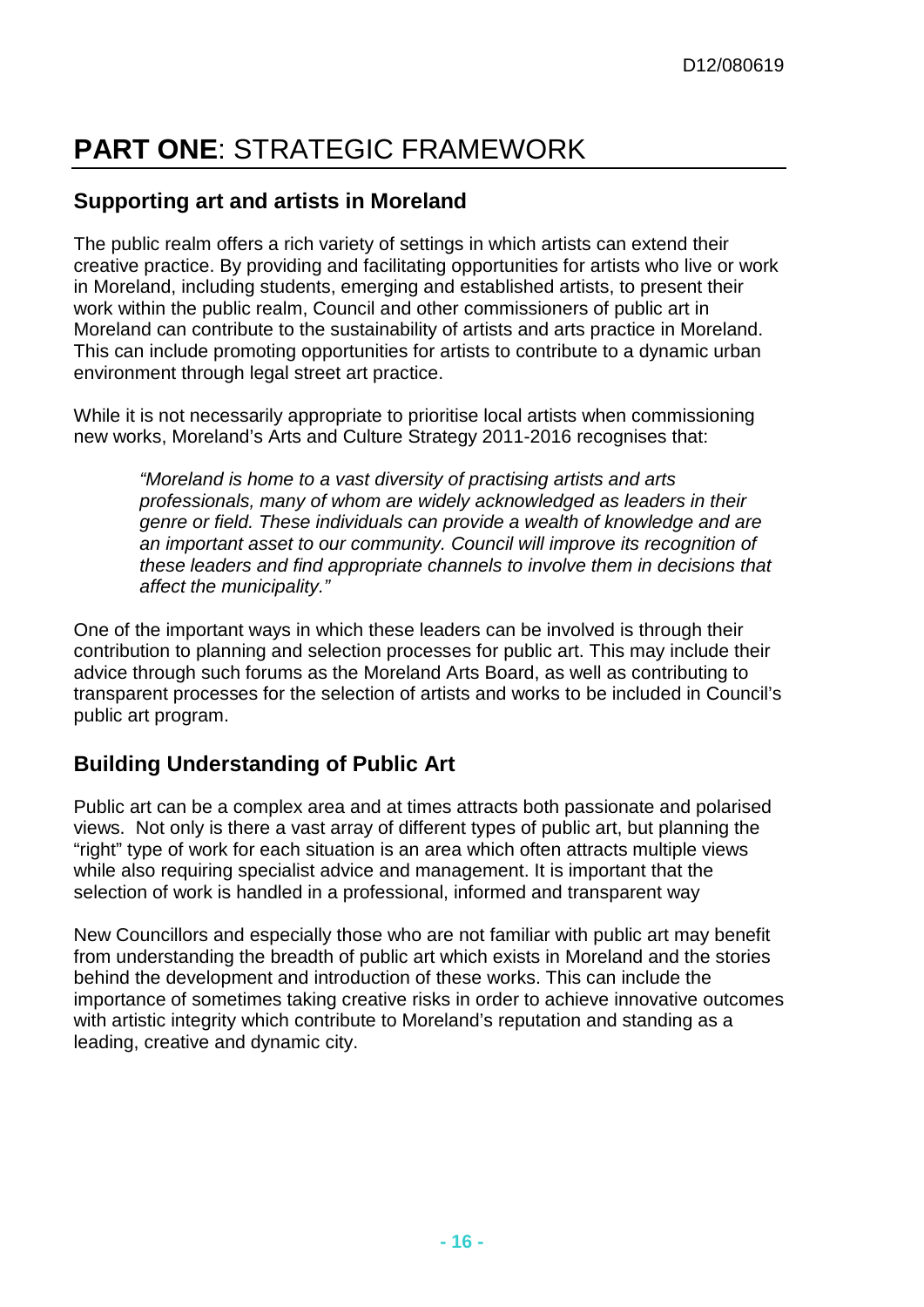Seeing and hearing artists talk about their work and understanding the creative process involved can help to build understanding of public art. DVDs and other documentation showing the development of work, the artist's reflections and interpretations of their work, and a range of audience responses can also promote greater understanding.Council's Public Art Program has produced a number of DVDs and other documentation which can be downloaded from Council's website for this purpose.

#### **Public Art, Public Debate and Public Relations**

*I believe we can make public art less controversial and contentious. I believe in the professionalism of art, and that we need to ensure that the projects we put in a community come from the right place, not from uninformed debates.* 

Moreland Arts Board member (Shane) November 2011

New works of contemporary art that explore and challenge are often viewed as stimulating by some, while at the same time they are experienced as confusing or confronting to others.

New contemporary art in the public realm is often greeted by a wide range of subjective responses, and this sometimes leads to vigorous discussion and critical debate which can be very attractive to the media. At times, media attention provokes and intensifies passionate and divided responses to a work, particularly when it is first installed. Frequently, after the initial "shock of the new", public art becomes widely accepted and even championed within communities where it was initially controversial.

The City of Darebin's "Fido" sculpture adjacent to Fairfield Railway station is a well known example of a significant permanent work which was initially controversial but has been embraced by the community as integral to its local character. Sydney Opera House and Melbourne's Federation Square are well known examples of originally controversial innovative contemporary design which have since become virtually synonymous with the cities in which they are located.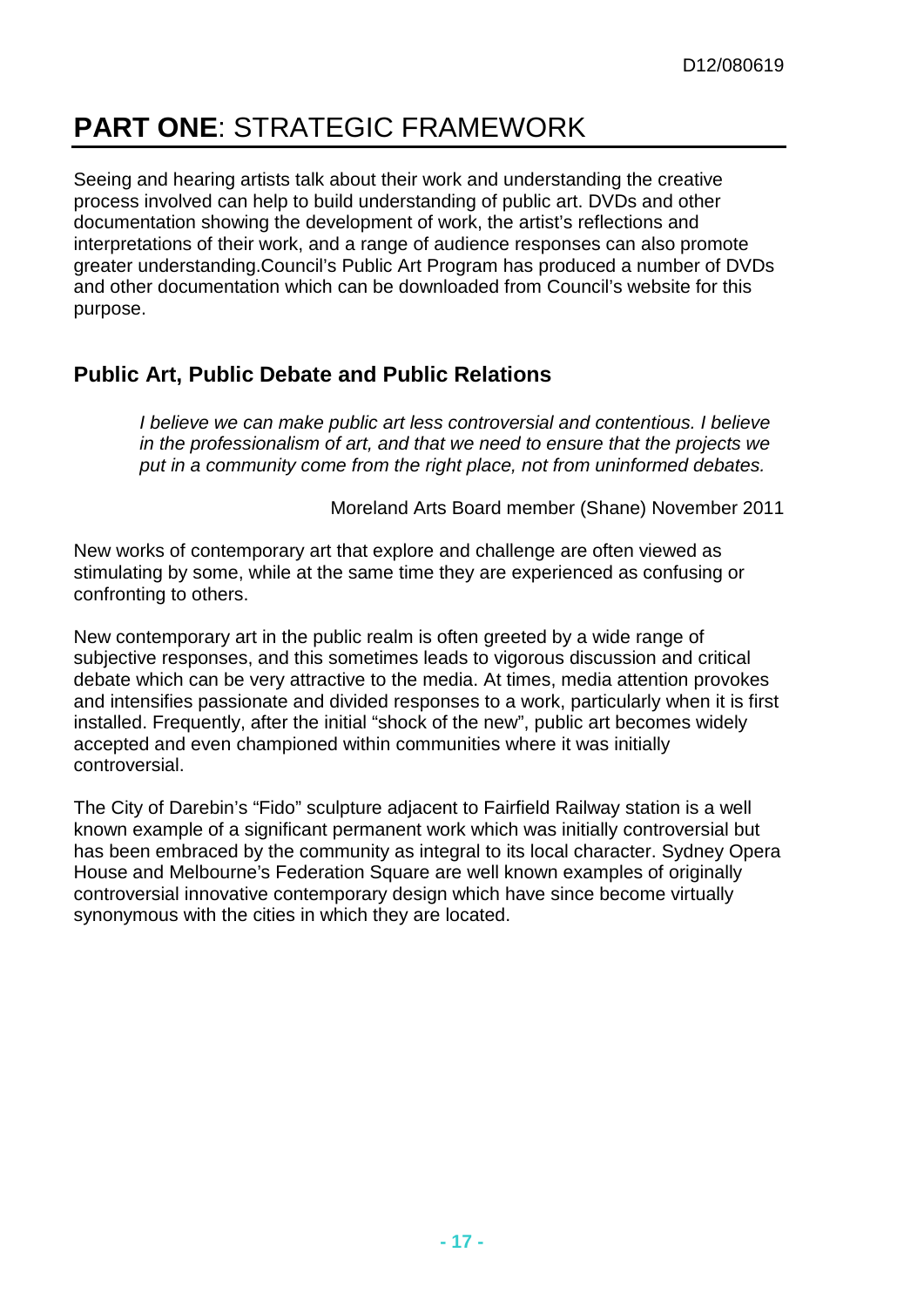### **Communicating Council's position on Public Art**

While ongoing dialogue concerning the role of public art, and the value of individual works can be useful in promoting healthy debate ad encouraging civic participation, this public debate in the initial stages of a work's installation can at times be intense and may be perceived as a threat to the reputation of the commissioning organisation. When Council commissions or presents art in the public sphere, it needs to be prepared for the public debate and potential media attention this can generate, and to respond in a way that is both constructive and transparent, consistently communicating the nature and rationale for Council's support for public art, and protecting individual Council staff and artists from destructive media attention and potential vilification.

At the same time, the unique nature of art and the importance of subjective response needs to be acknowledged. Councillors can help to model healthy debate while also promoting the organisation's position on public art by identifying and expressing their own response to a work of art at the same time as reminding the media and public of Council's transparent and professional approach to commissioning works across the community.

This dual approach – of expressing individual taste and response while also defending the Council's overarching approach to public art – both protects Councillor's individual interests while also strengthening the commitment to cultural vitality and diversity in the area of public art.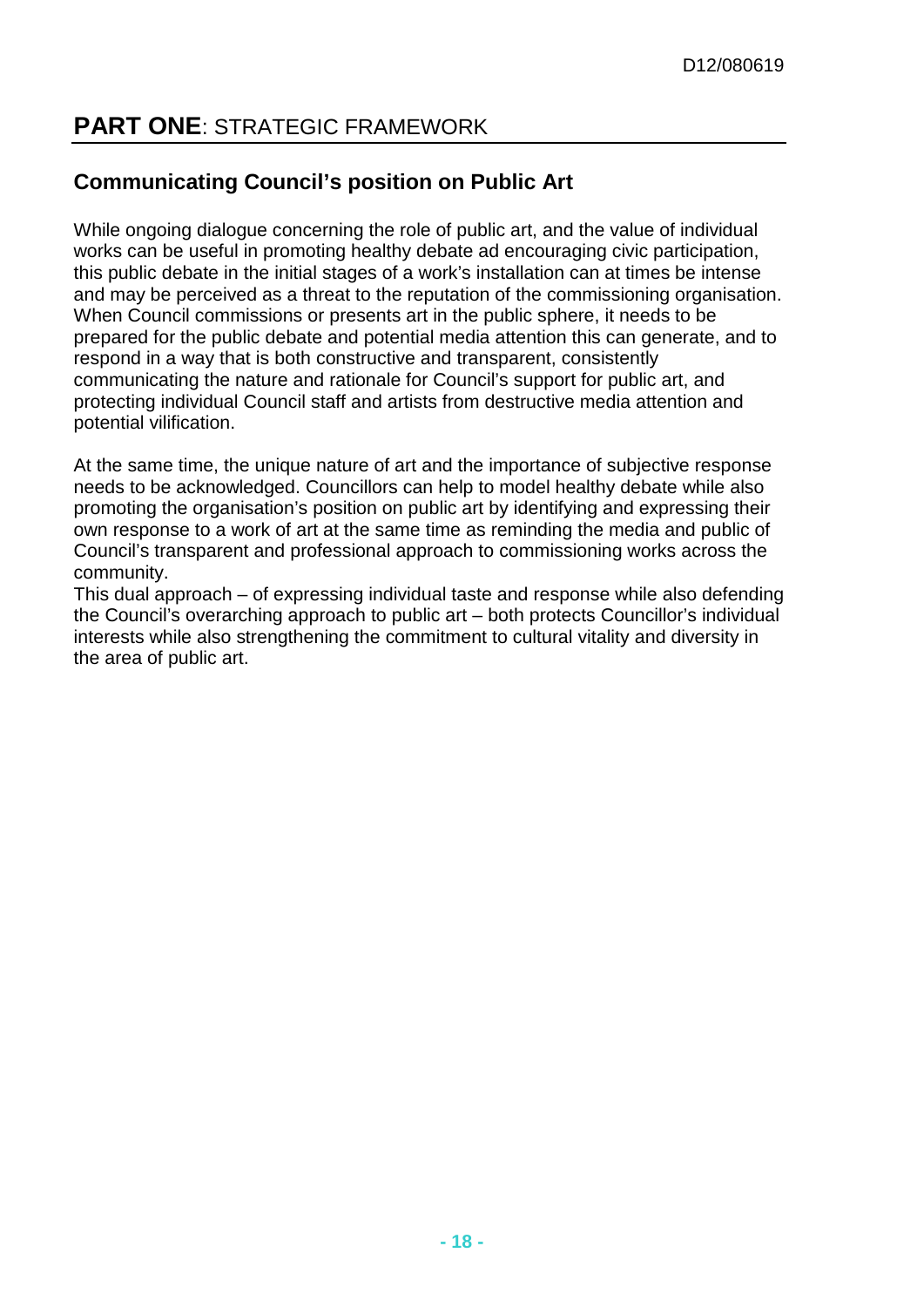#### **Evaluating Public Art**

Evaluating the impact of public art is an emerging area of interest within Australia and internationally. To date, much of the evaluation of public art worldwide has been mostly anecdotal, relying on positive comments from stakeholders and the "audience" for public art. Some attempts have also focussed on the economic impact of public art projects but this is difficult to quantify, in particular because this type of impact is enmeshed with other contributing factors to economic revitalisation such as the quality of the broader environment in which the public art work is located. Evaluations that focus on economic impact also run the risk of overlooking what may be more important considerations such as the intrinsic benefits of participating in or appreciating arts activities for their own sake.

It is however important within an ongoing public art program such as Moreland Council's that ways of gathering data relating to at least some of the impacts of public art projects are developed and systematically carried out. This not only provides a tangible demonstration of the economic, social, cultural and artistic value that can be attributed to this type of ongoing investment but can also assist in achieving ongoing improvements and targeted developments in public art activities which are repeated. For example, Council's evaluation of the MoreArt public art show in 2011 was able to provide important supporting evidence for the value of ongoing investment in this project by its multiple partners. It also pointed the way to further developments and improvements for this annual project, demonstrating that while there was a high level of awareness amongst surveyed public transport users and visitors to MoreArt 2011 of the importance of art in improving the amenity of public space, there were also relatively low levels of awareness of More Art itself by particular segments of the surveyed population. The evaluation provided useful information for the MoreArt Steering Group, leading them to prioritise investing in increased and more specifically targeted marketing of MoreArt to these groups in the future.

As with all of Council's programs, the Public Art program is evaluated within a Results Based Accountability framework. Desired impacts are identified and data is developed and analysed to indicate the degree to which these impacts are being achieved.The evaluation approach to public art activities and projects in Moreland will be further developed as part of the Arts and Culture Evaluation framework in 2012, including the consideration of the following values:

- Artistic
- Social
- Cultural
- Environmental
- Economic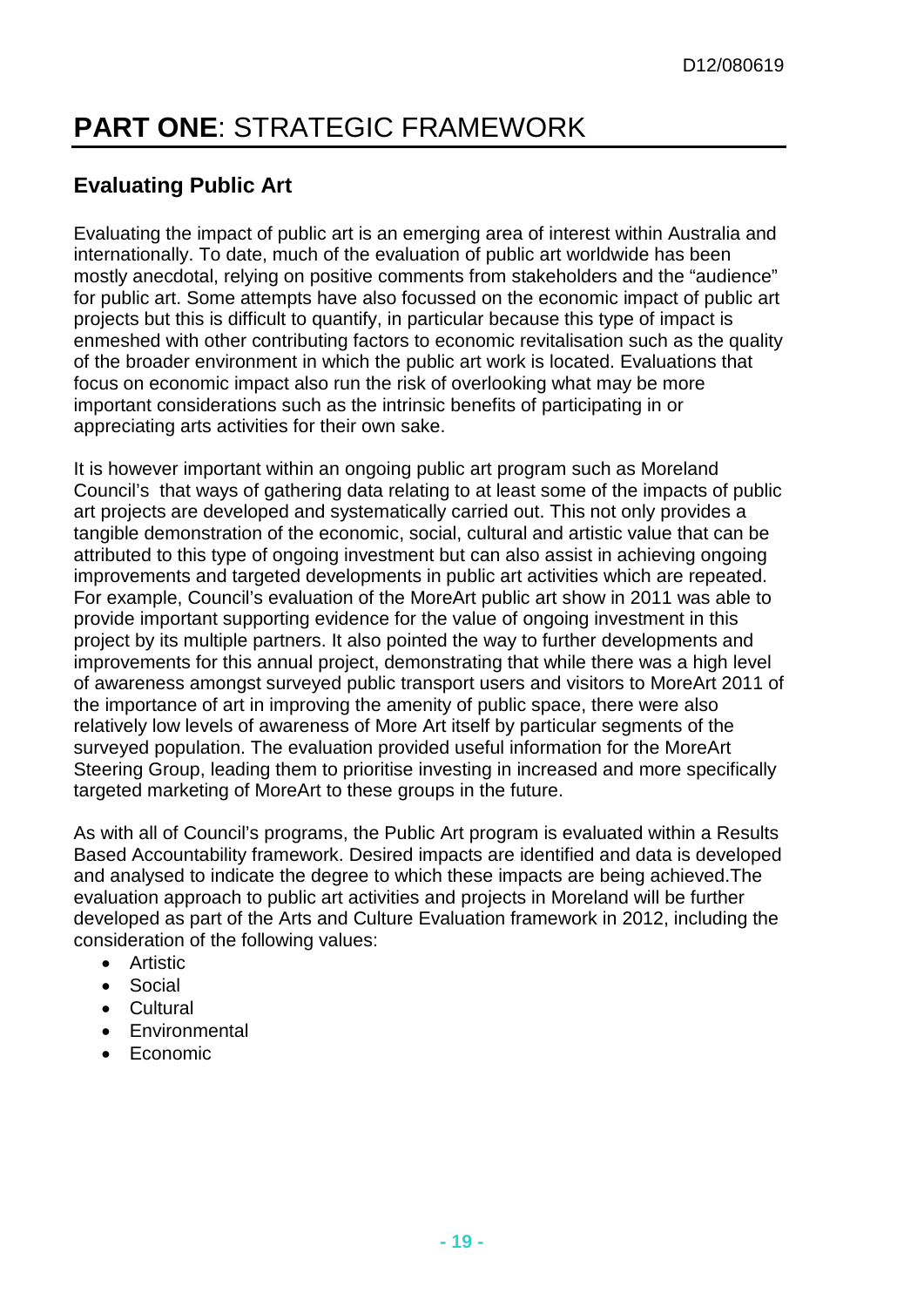#### **Introduction**

This section of the Guidelines provides an outline of the practicalities of planning and implementing new public art projects, including processes and considerations for the selection of sites and artists. An outline of considerations for planning for the maintenance, decommissioning and relocation of existing public art works is also included.

While these guidelines refer primarily to Council's approach to managing public art, they are also intended to provide a useful reference for other commissioners– including private developers, community and government landowners and leaseholders – who are actively involved in planning, developing, installing and maintaining public art in Moreland.

#### **Planning and Managing Public Art Projects**

Regardless of which organisation is commissioning a new public art project in Moreland ,all new public art projects require a clear rationale, project plan and a brief for the new work before the artist is appointed.

This is often most effectively achieved through establishing a project group or steering committee who will explore and resolve considerations about the nature, scope and expected life of the work, its budgetary and maintenance requirements, the best process for selecting and contracting the artist(s), and the best way to promote a positive relationship between the work, its environment or context, and the surrounding community and other stakeholders.

At this early stage of project development, it is useful to test assumptions about all aspects of the project and to ensure that all members of the project group or steering committee share a common understanding of terminology associated with the project.

In developing the rationale, project plan and brief, it is important to ensure that appropriate professional and community expertise is incorporated. When Council is the commissioning body, the project group or steering group will usually include officers from Council units directly involved or impacted by the proposal – for example, the Open Space, Arts and Culture, Economic Development, and/or Place Design and Strategy Units.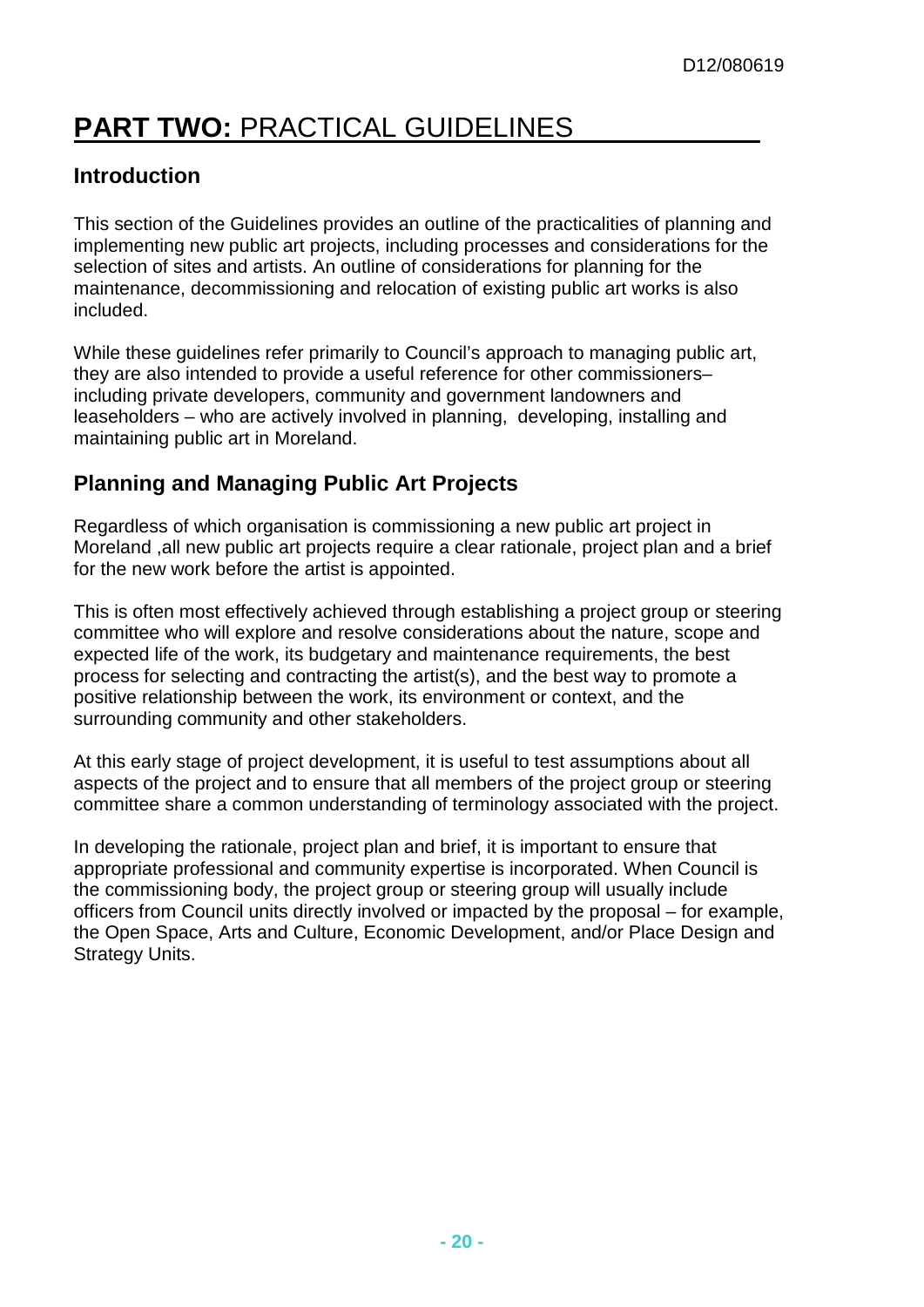#### **Temporary or Permanent?**

One of the key considerations in planning for new public art is whether the work should be ephemeral, temporary or permanent. The intended duration of the work will be influenced by a range of factors including the aims or purpose of the work, its site, budget, and the materials to be used.

**Ephemeral** art works are designed to slowly disintegrate over time due to the nature of the materials and their interaction with the surrounding environment.

**Temporary** art works are generally designed to last between 0 – 5 years. These may include performance-based works, temporary installations etc. Occasionally a work which is intended to be temporary may outlive its designated time. This decision is usually made by the commissioning body when the work proves to be very popular and/or the community attaches a particular significance to the work.

**Permanent** works are generally intended to last between 5 – 15 years or occasionally longer depending on the durability of the materials, and the ongoing relevance of the work. For example a "permanent" wall mural is likely to last for  $5 - 6$  years while a steel sculpture is likely to last up to 15 years or longer.

#### **Site Selection**

Further to the guidelines for Council's prioritisation of locations for public art in Moreland outlined earlier ( p.20) all commissioners of public art need to undertake a thorough assessment of the proposed site for any built public artworks including:

- Possible geo-technical issues stability of soil etc.
- Accessibility physical access, traffic, safety etc.
- Ownership private/public, council/state/federal etc.
- Heritage overlays, historic significance etc.
- Environmental concerns materiality, local flora and fauna, noise etc.
- Indigenous significance of site
- Permits required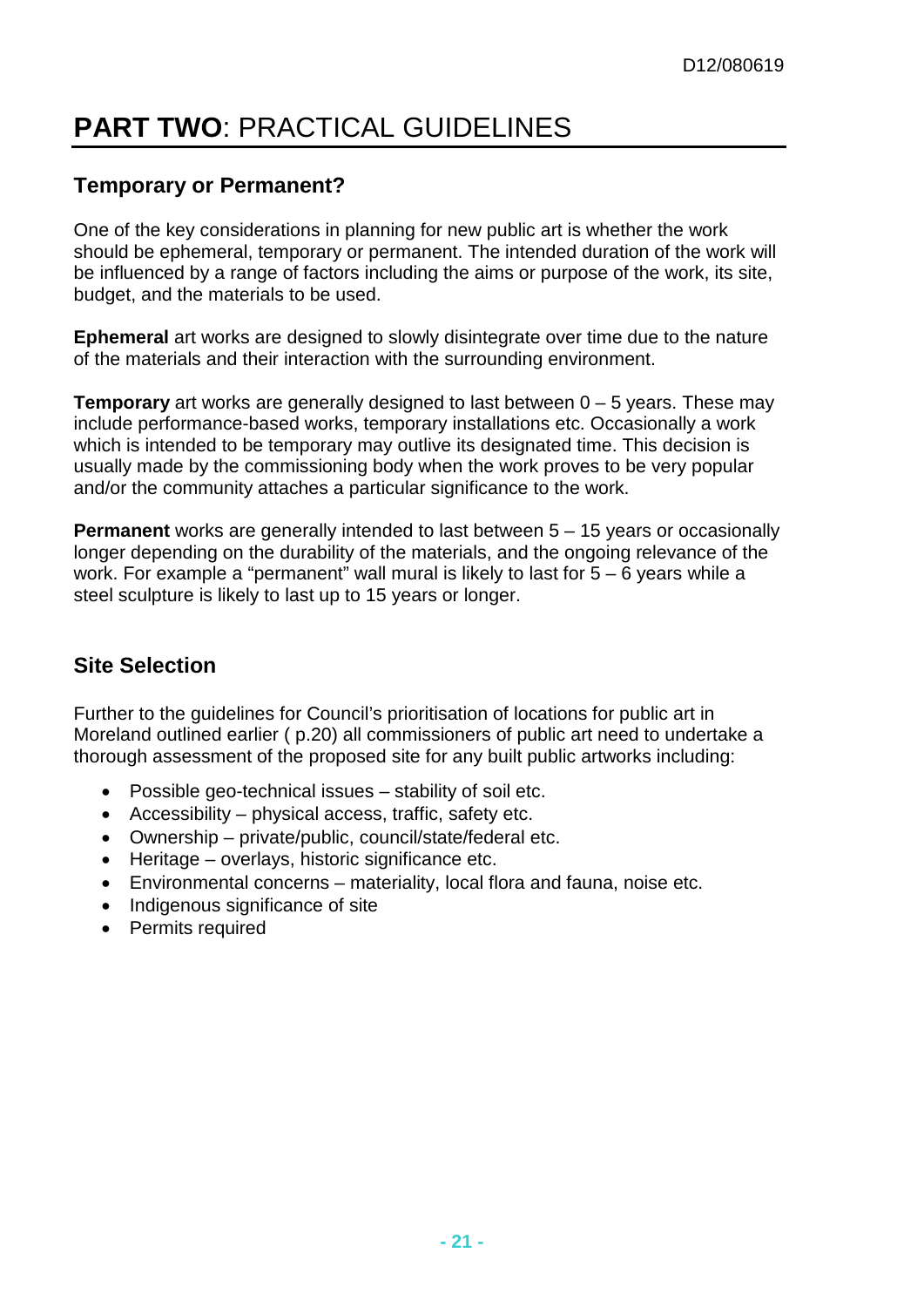#### **Community and stakeholder consultation and engagement**

Consultation and engagement models will vary with regard to the type, scope and scale of the proposed project and the community in which it is to be developed. When Council is commissioning public art works, consultation and engagement approaches will be consistent with the Moreland Community Engagement Policy and Implementation Plan.

Public art projects may be developed:

- in response to consultations and as part of broader place design processes already undertaken by Council, in which case it is likely that any further consultation processes will not need to be extensive
- in response to direct approaches by sections of the community, in which case it may be appropriate to undertake consultation with a broader cross-section of the community.

Consultation approaches may include more traditional methods such as surveys and focus groups, or they may include more creative processes such as using smaller scale public art activities to generate interest and collect community ideas, stories and images to be integrated into the brief for a new art work.

Regardless of the type of project and the community in which it is to take place, in designing the consultation approach the public art commissioner should consider:

- Who the various stakeholders for the project are
- What type of consultation is best suited to each group of stakeholders
- The nature and scope of the proposed artwork ie whether temporary or permanent, and whether it is likely to significantly challenge the local community for example through its form, aesthetic or thematic references
- Whether a broad cross-section of the community needs to be engaged, or whether the focus should be on specific segments of the community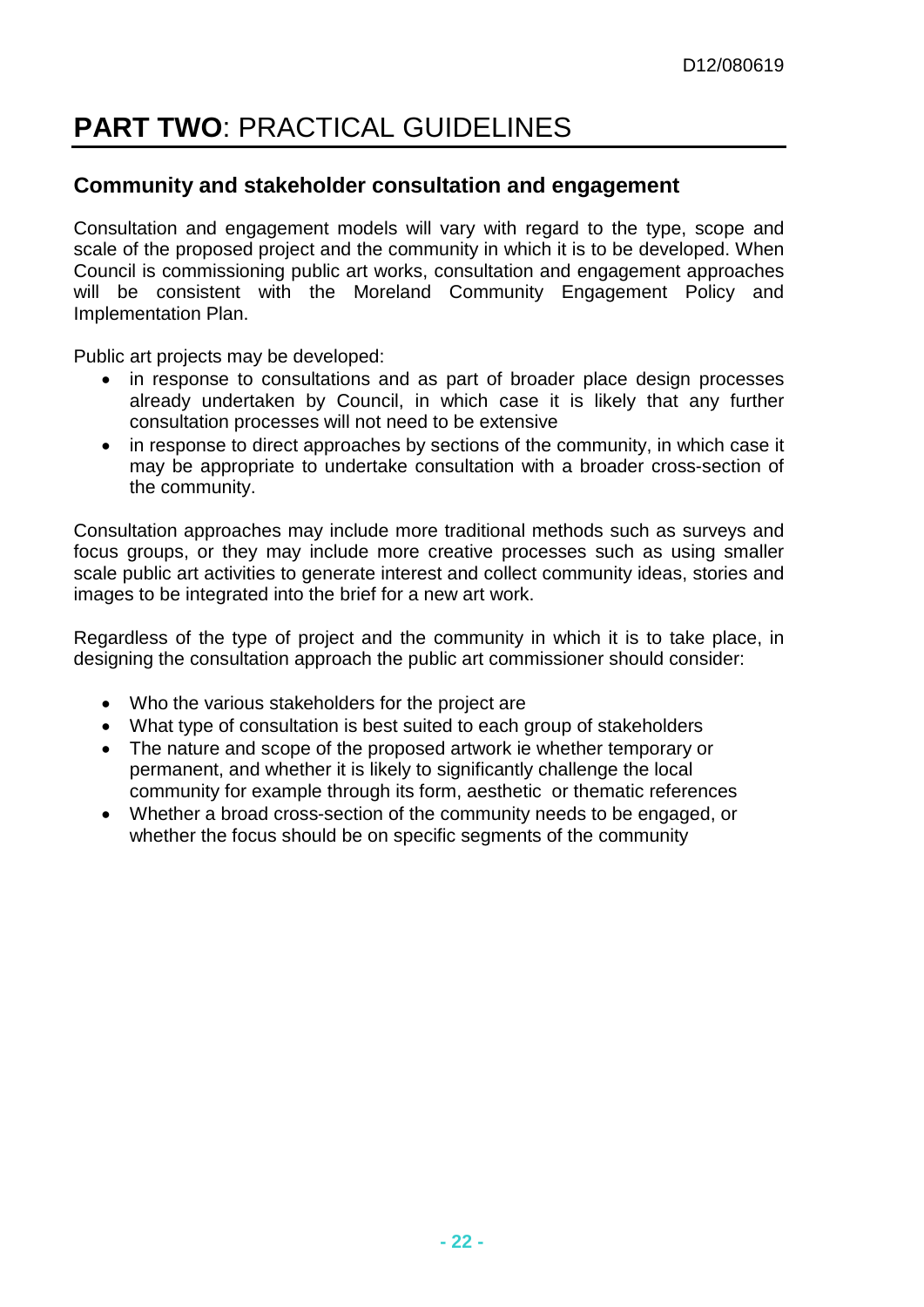#### **Indigenous Public Art Projects**

National best practice in Australia emphasises that non Indigenous commissioners of public art which seeks to represent Indigenous cultures and/or histories or is associated with Indigenous heritage sites should ensure that there is appropriate Aboriginal and Torres Str Islander direction, participation and support during both the planning and creation of the art work.

The Wurundjeri Tribe Land and Compensation Cultural Heritage Council is the representat body for the traditional owners of the land on which Moreland stands. When public art seek to represent the traditions and culture of the Wurundjeri people, it may be helpful to consult with the Wurundjeri Council.

When public art seeks to represent the traditions and culture of other Indigenous Australiar it may be useful to consult with the Koorie Heritage Trust regarding appropriate protocols and approaches to Indigenous arts practice.

#### **Developing the Project Brief**

Developing the project brief is a critical step in clarifying and articulating the purpose, scope, timing and processes for the project. The Project Brief provides detailed material as part of the contract with the artist and should include:

#### Background, outline and rationale

- An outline of the proposed project, including why the work is being commissioned and any philosophical/social/cultural/environmental/commercial basis for the work
- Results from any relevant community consultations which have informed the development of the brief
- Other relevant background information including information about the community, local history, planning and design context, sponsors and other stakeholders

#### Context, site and specifications

- Details of the site/location and any relevant background information about the specific site such as its history and profile
- Information about what type of work is proposed, scale, any material constraints and any stylistic preferences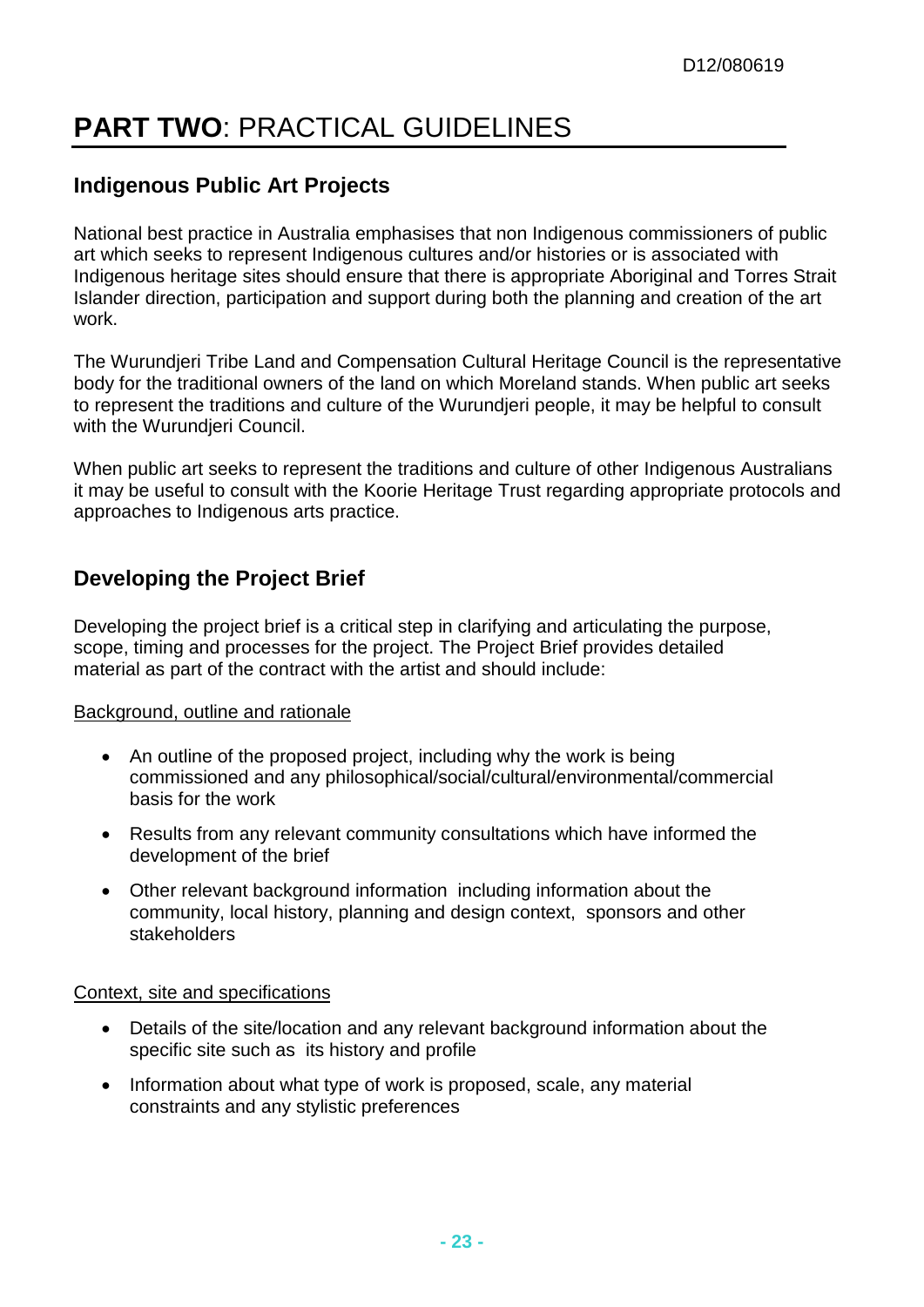#### Budget

- The available budget for the project and the costs involved in the project. The artist's fee may include consultation and design, materials and fabrication, and installation. While not necessarily part of the artist's fee, other project components that must be budgeted for include any surrounding landscaping and lighting, insurance, launch and promotion, documentation and evaluation.
- Where the work is developed in partnership either between different departments of Council, or between different organisational partners, various costs may be met by the different partners. Details of which partner will meet which costs need to be established and confirmed in writing at the outset of the project. As with all project budgets a reasonable contingency should also be factored in.

#### **Deliverables**

- A clear and detailed description of what the artist is to provide and deliver
- A clear and detailed description of what the commissioner is to provide and deliver

#### Relationships

- Identification of any contract components which may be negotiable and how these will be negotiated
- Development process for the public art work; who is involved and at what stage(s)
- Reporting relationships and any collaborative relationships for example with the Project Working Group/architect or landscape architect, local arts groups, community groups etc.

#### Timelines and schedule of payments

- The overall time frame and a detailed timeline for the project including the commencement date;, critical deadlines for planning approvals etc, completion, installation and launch dates
- The schedule of payments to the artist, which will be linked to project stages and key outcomes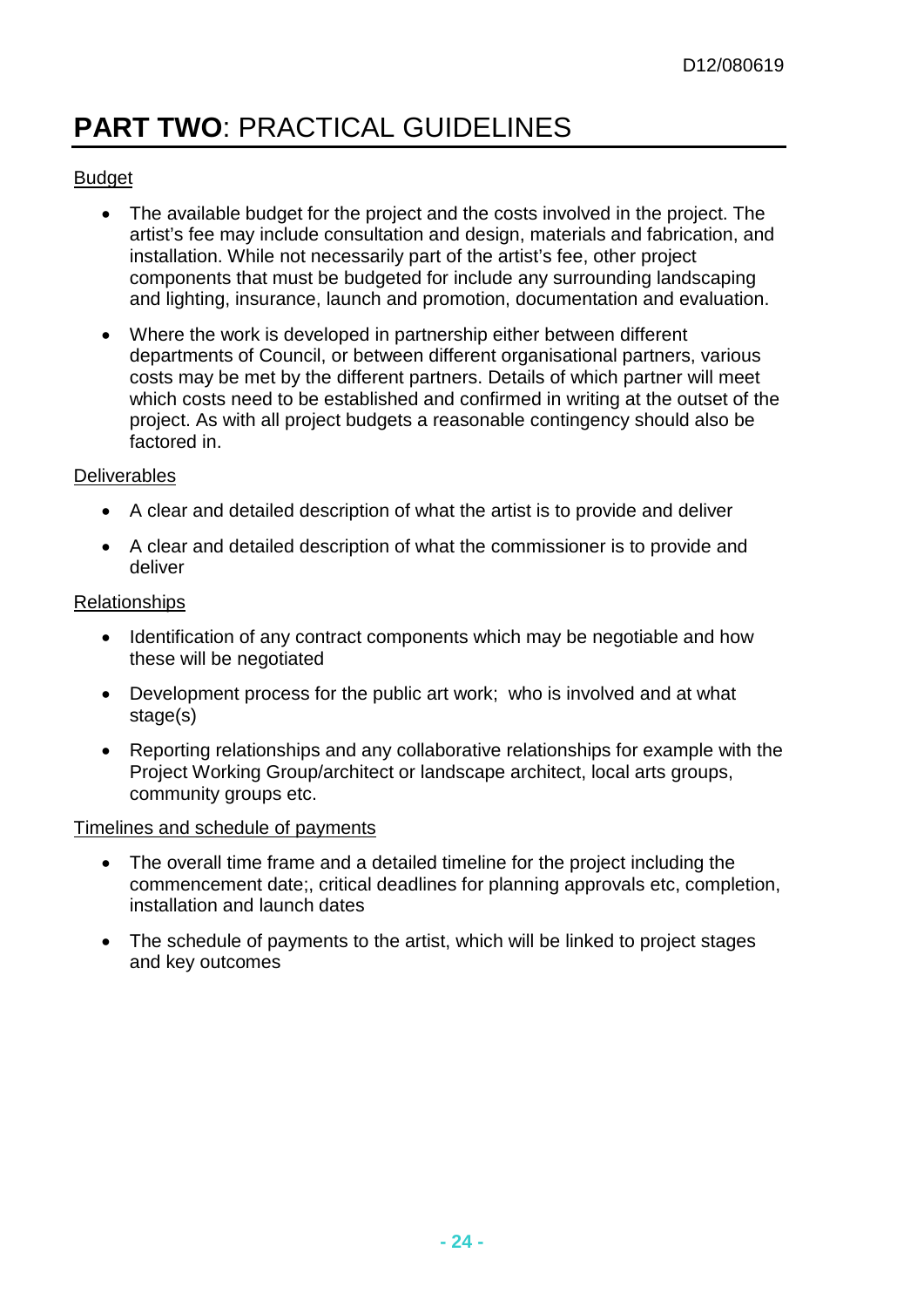#### **Artist Selection**

When advertising the project brief and calling for expressions of interest or project tenders, the commissioner should also indicate how the artist(s) will be selected, including who will assess applications or tenders, the criteria and process for selection.

In order to achieve a good result, selection should be made according to a balance of crite The following criteria will all have relevance to the selection, but may vary in their priority according to the specific aims of each project:

- Artistic integrity and quality of concept
- Appropriateness of the proposal to the site and community context as well as any other objectives and consideration
- Reputation of the artist
- Proven ability to execute the work
- Cost

Depending on the aims and nature of the work, other criteria may also be included such as the artist's experience and ability to engage with project communities and other stakeholders.

### **The Artist's Contract**

In many ways, the commissioner's contract with the selected artist is similar to contracts for other products and services. There are however a number of special considerations when contracting an artist to undertake a creative work.

*A contract is the means by which the relevant parties form an agreement about actions, payments and responsibilities. The variation from the delivery of standard or trade services are considerable compared to standard council contracts – the preferred artist has convinced an assessment process not just on value for money and capacity to deliver, but on a vision and a capacity to present something special and unique. It is important that the contract captures these special qualities.* 

> Alison Fraser and Carol Atwell, Guidelines For Successful Commissioning Public Art Guidelines

Standard contracts provided by the Arts Law Centre are practical and straightforward and recommended as a model. These can be obtained from the Arts Law Centre of Australia (Sydney) or from the Arts Law Referral Service (Melbourne). These contracts are used to form the basis of Moreland Council's contracts with artists for major public art projects.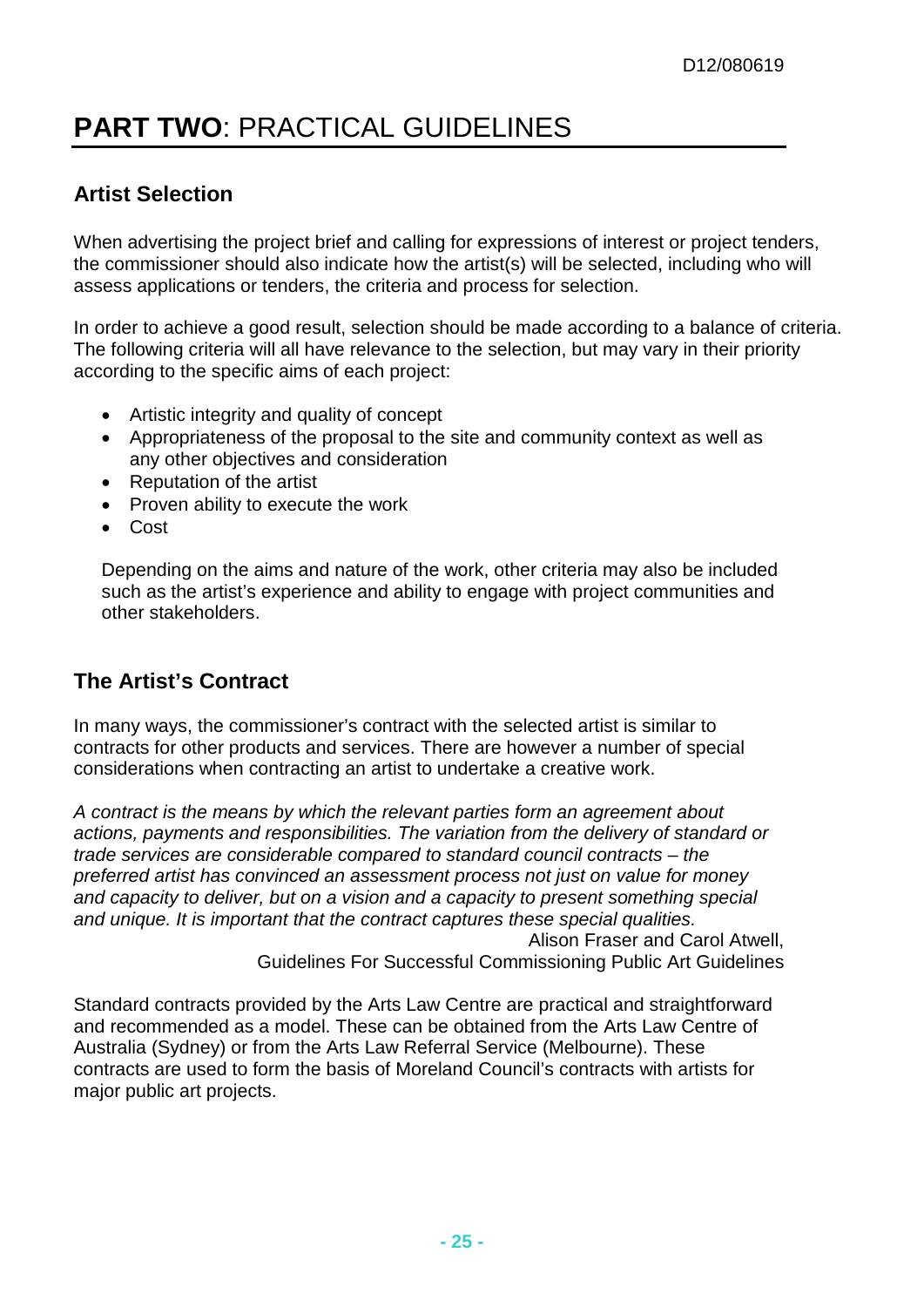#### Intellectual Property

Commissioners should observe Intellectual Property standards regarding acknowledgement, reproduction rights, re-installation etc as per the guidelines provided by the Arts Law Centre.

#### **Insurance**

All relevant insurances must be considered and documented as part of the contract.

**Public Liability Insurance** provides protection for the artist from any claim that may result from an accident to another person during construction, fabrication or installation. Once an art work has been installed and ownership assigned to another party, public liability insurance becomes the responsibility of the owner.

**Professional Indemnity Insurance** responds to claims regarding poor advice and any loss or damaged suffered as a result of this advice. Artists not only have difficulty obtaining professional indemnity insurance, but this may consume a considerable part of a modest project budget, making the project unviable for the artist. If professional indemnity is required, then the commissioning body should consider taking responsibility for this.

**Insurance for the Art Work** itself may be required during construction or fabrication. This is to protect against accidental damage, fire, theft etc. for which the artist may need to pay costs.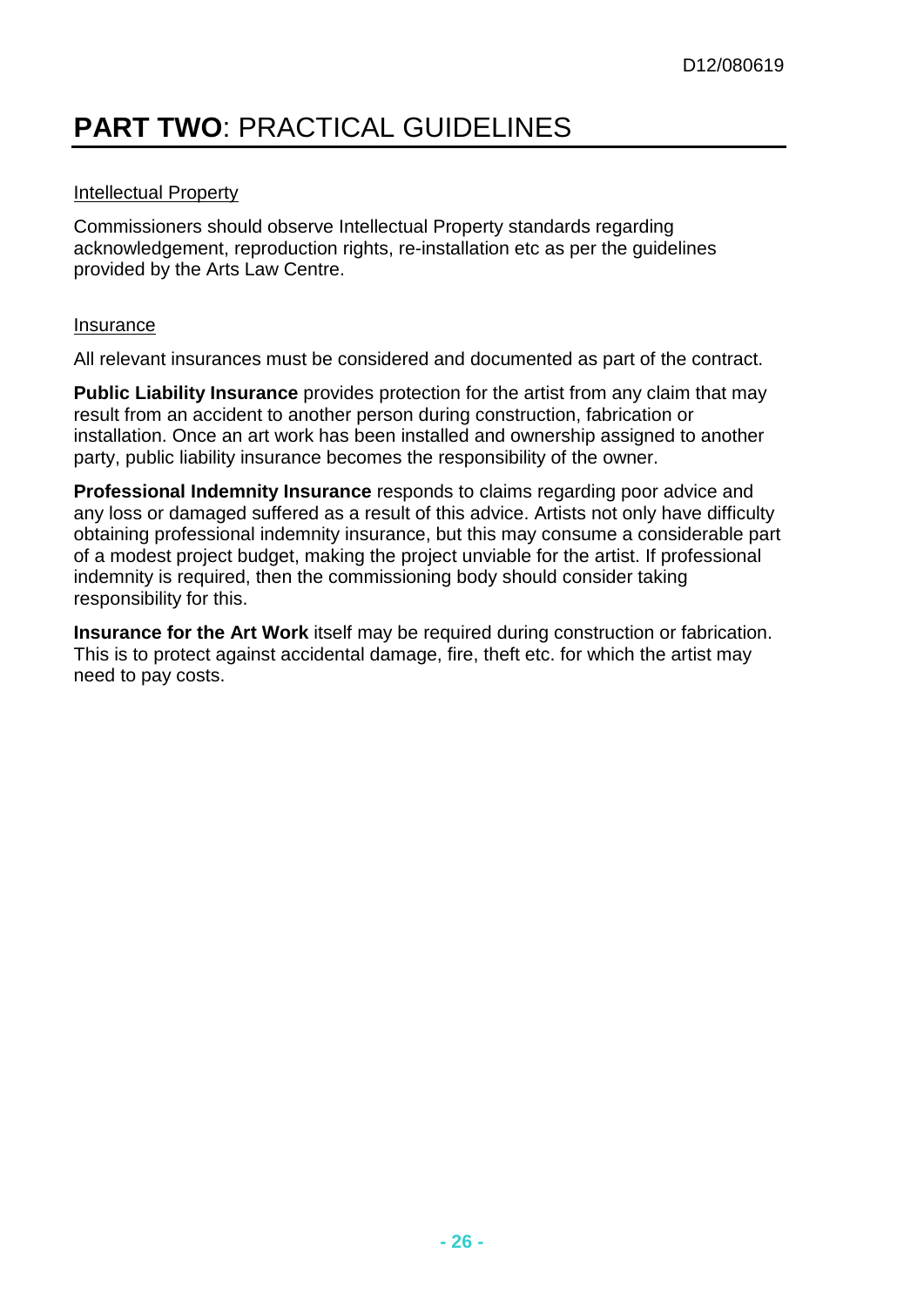### **Council's Process for Commissioning Public Art**

The Compulsory Competitive Tendering Code for Local Government forms the basis of Council's approach to commissioning artists to create new public art works.

Moreland Council's corporate procurement policy determines the quotation process depending on monetary value as well as level of risk.

As part of the procurement process for public art services and products, Council Officers undertake a risk assessment which includes consideration of reputational risk, financial risks, and risks associated with site selection.

It should be noted that Council's process for commissioning public art works involves the incorporation of a wider range of stakeholder views and external advice than in many other areas of Council procurement. This takes into account some of the sensitivities which can be attached to the selection and presentation of art in the public realm.

| Commissioning Fee               | Commissioning process                                                                                                                                                                                                                                                                                                                                                                                                                                                                                                              | <b>Additional notes</b>                                                                                                                                                                                                                                                                                                     |
|---------------------------------|------------------------------------------------------------------------------------------------------------------------------------------------------------------------------------------------------------------------------------------------------------------------------------------------------------------------------------------------------------------------------------------------------------------------------------------------------------------------------------------------------------------------------------|-----------------------------------------------------------------------------------------------------------------------------------------------------------------------------------------------------------------------------------------------------------------------------------------------------------------------------|
| $0 - $2,999$                    | Artists may be approached and asked<br>to provide a written quote.<br>Alternatively, Expressions of Interest<br>may be sought and a selection from<br>these may be made by the Public Art<br>Officer and/or by a small panel including<br>the Public Art Officer and other relevant<br>Council Officers, and/or a member of<br>the Moreland Arts Board with<br>appropriate expertise.                                                                                                                                              | This process allows for relatively<br>quick responses to opportunities<br>small scale projects.<br>It is also an appropriate process<br>events or projects such as the<br>MoreArt public art show which<br>provides a platform from which m<br>ephemeral or temporary works a<br>presented by a range of artists a<br>cost. |
| \$3,000 - \$4,999<br>"Low Risk" | Artists may be selected by the Public<br>Art Officer in consultation with the Unit<br>Manager Arts and Culture and<br>approached directly to quote on a work.<br>Alternatively, Expressions of Interest<br>may be sought and a selection from<br>these may be made by the Public Art<br>Officer and/or by a small panel including<br>the Public Art Officer and other relevant<br>Council Officers, and/or a member of<br>the Moreland Arts Board with<br>appropriate expertise together with the<br>Unit Manager Arts and Culture | Smaller, low-risk commissions (to<br>value of \$5,000) allow Council to<br>provide opportunities for emergin<br>less established artists to be eng<br>on a smaller scale, with less risk<br>attached.                                                                                                                       |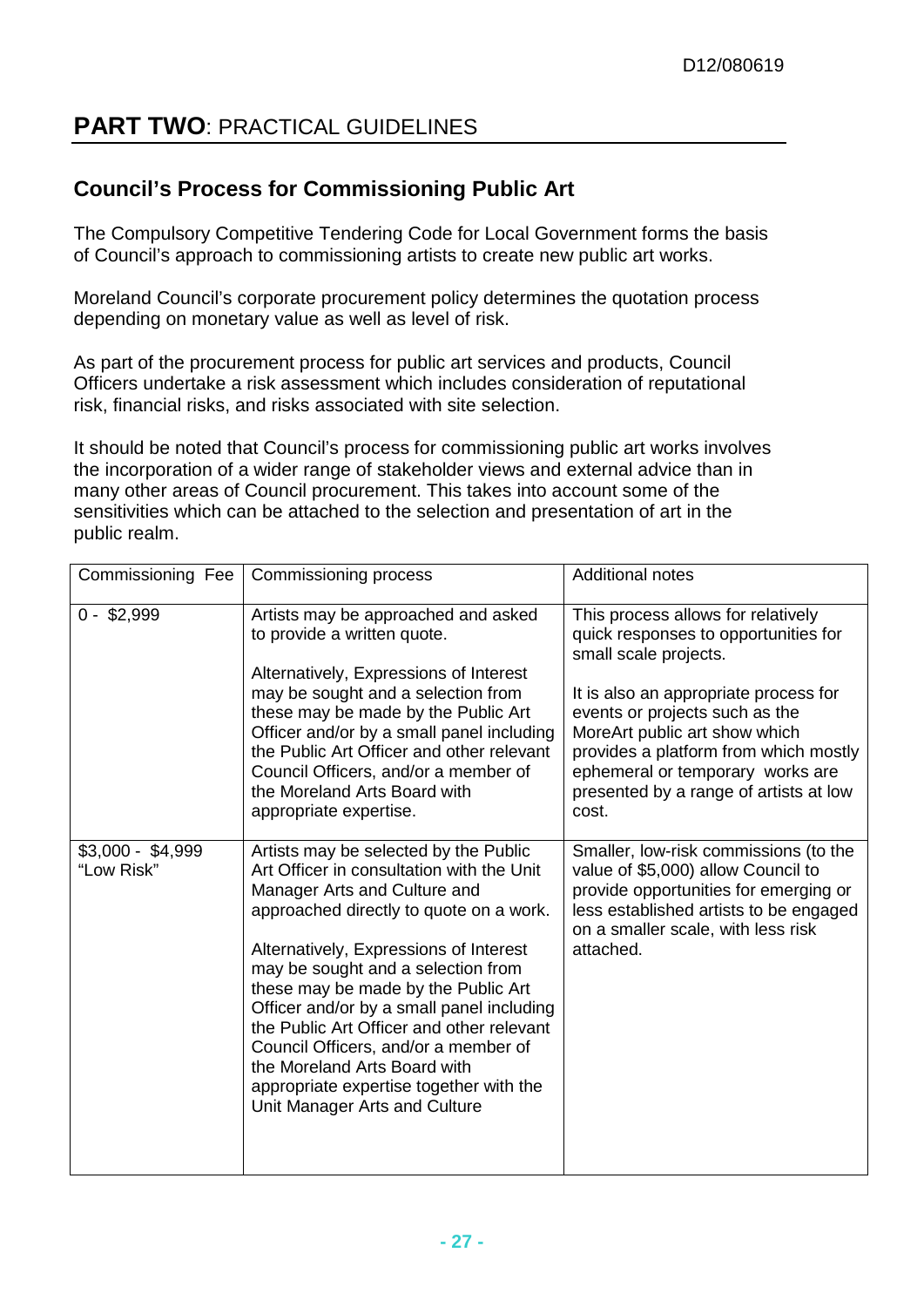| $$3,000 - $4,999$<br>"High Risk" | Expressions of interest sought from at<br>least 3 artists<br>Detailed proposals from shortlisted<br>artists are assessed by a panel<br>comprising appropriately qualified<br>Council Officers and the Unit Manager<br>Arts and Culture. Where relevant,<br>external advisors with specialist<br>expertise and knowledge in public art<br>may also be consulted.                                                                                                                                                                                                                                                                                                                                                                         | These smaller commissions create<br>opportunities for more established<br>artists to be engaged to create small<br>scale permanent works, or for lower<br>cost innovative temporary or<br>ephemeral works which may<br>potentially attract more public debate<br>than "low risk" works.                                                                                                                                                                                                                                                                                                    |
|----------------------------------|-----------------------------------------------------------------------------------------------------------------------------------------------------------------------------------------------------------------------------------------------------------------------------------------------------------------------------------------------------------------------------------------------------------------------------------------------------------------------------------------------------------------------------------------------------------------------------------------------------------------------------------------------------------------------------------------------------------------------------------------|--------------------------------------------------------------------------------------------------------------------------------------------------------------------------------------------------------------------------------------------------------------------------------------------------------------------------------------------------------------------------------------------------------------------------------------------------------------------------------------------------------------------------------------------------------------------------------------------|
| \$5,000 - \$29,999               | Expressions of interest sought from at<br>least 3 artists.<br>Shortlisted artists invited to develop<br>their proposals, for a modest fee.<br>Detailed proposals from shortlisted<br>artists are assessed by a panel<br>comprising appropriately qualified<br>Council Officers and where relevant,<br>external advisors with specialist<br>expertise and knowledge in public art.                                                                                                                                                                                                                                                                                                                                                       | This type of selection process allows<br>for quick response to opportunities as<br>they emerge while also streamlining<br>processes for projects which are<br>planned as part of broader strategies<br>such as place making.<br>The Many Hands of Glenroy project is<br>a good example of a highly<br>successful project which was<br>commissioned through this type of<br>method.                                                                                                                                                                                                         |
| \$30,000 plus                    | Three written quotes<br>Shortlisted artists are invited to develop<br>their proposals, for a modest fee.<br>A recommended selection is made by a<br>professional and community selection<br>panel comprising:<br>Public Art Officer and representatives<br>from other Council Departments who<br>will be involved in the project<br>Unit Manager Arts and Culture<br>Professional artist/ Public Art<br><b>Professional or Curator</b><br>Suitably qualified representative of<br><b>Moreland Arts Board</b><br>Ward Councillor and/or Councillor<br>representative on the Arts Acquisition<br>Committee<br>Recommendations for the selection of<br>artists/the proposed artwork are<br>presented to Council for its final<br>decision. | These are major and significant,<br>lasting works.<br>A broadly representative and suitable<br>qualified selection panel comprised of<br>appropriate officers, as well as<br>industry advisors and Councillor(s)<br>provides a highly transparent,<br>rigorous and considered selection<br>which is then presented to Council for<br>formal endorsement.<br>A detailed report including the<br>benefits of the proposed selection,<br>any significant risks is prepared.<br>Councillors are informed of the nature<br>of the work, any associated risks and<br>how these are to be managed |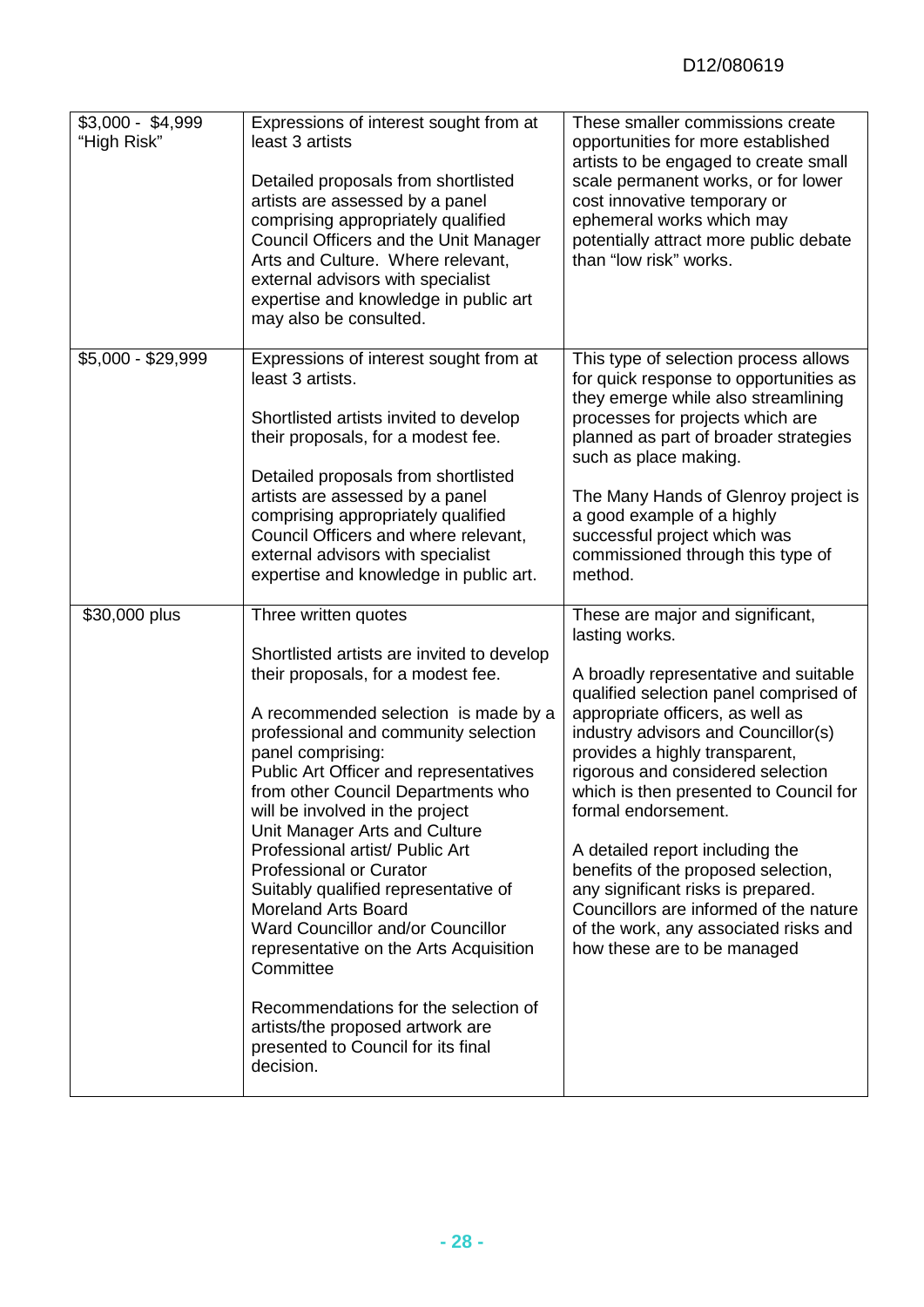#### **Managing Risk**

#### Reputational risk

Council can mitigate against any potential risk to reputation by:

- Adopting and promoting a professional and transparent selection process,
- Developing and implementing and documenting appropriate stakeholder analysis and consultation strategies for new works
- Developing and implementing marketing , community engagement and promotional strategies for public art in general and for specific projects as required
- Managing public debate in a way which allows for the expression by Councillors of individual subjective responses while promoting public understanding and respect for the organisation's rational and transparent processes

#### Financial Risk

Detailed scoping of the staging and requirements for major public art construction is required in order to mitigate financial risk.

#### Risks associated with Site Selection

Risks associated with specific sites should be assessed and addressed as part of the project planning process. These might include for example:

- Geo technical issues
- Cultural issues associated with appropriateness and identity.
- Heritage considerations
- Stewardship
- Development limitations /permits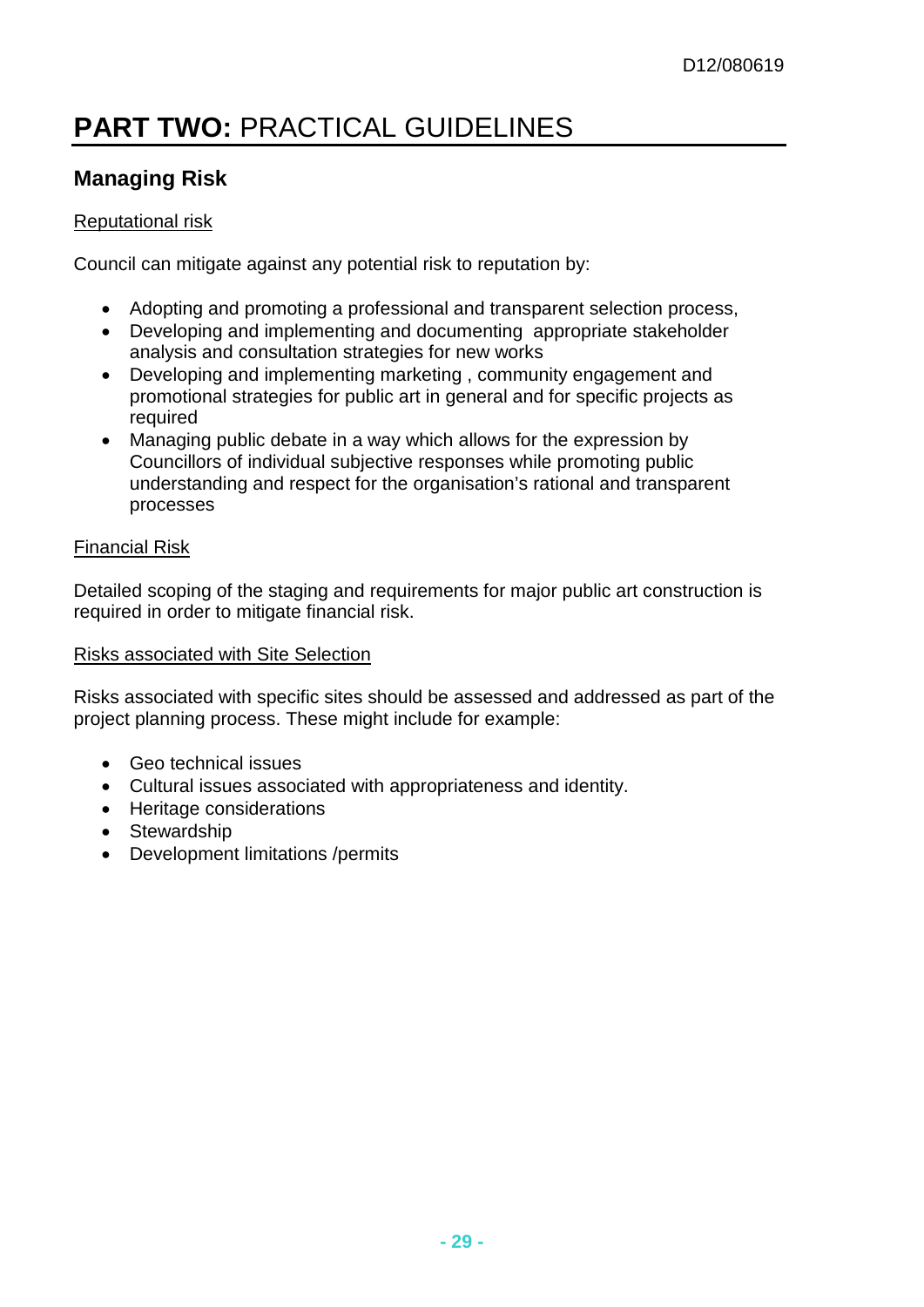#### **Maintenance**

The following maintenance considerations should be included as part of the development of the brief for all new public art works:

- The intended life of the work ie temporary/specified number of years/permanent
- The materials to be used, and their durability
- The environment in which the work is to be located (including dampness, extreme wear and tear, etc.) and how this might affect the work's durability/longevity;
- Who will be responsible for repairing the work if it is damaged or has deteriorated. In most cases, it is likely that the best person to repair the work will be the artist. This arrangement should be covered within the Artist's contract
- How the costs for maintenance and repair will be met
- When the work might be considered to be damaged beyond repair, how this will be determined, and where practicable how it will be communicated to the artist

Once the construction and installation of a public art work is completed, copies and details should be retained of:

- Concept drawings
- Engineering drawings and specifications
- Information on materials used including grades or standards and dimensions of the work
- Fixtures and fittings
- Finishes including paint brands and code numbers or formulas for patination
- Electrical, mechanical or hydraulic pump systems installed

In the case of Council's existing public art collection, Council will regularly review its maintenance schedule for all works across the municipality and will also respond within its existing resources and maintenance budgets to unanticipated damage or deterioration of works.

This will include a maintenance schedule by Open Space or other Units for items which they commission directly. A separate maintenance schedule will be maintained and implemented by Arts and Culture for those public art works which it commissions or is responsible for.